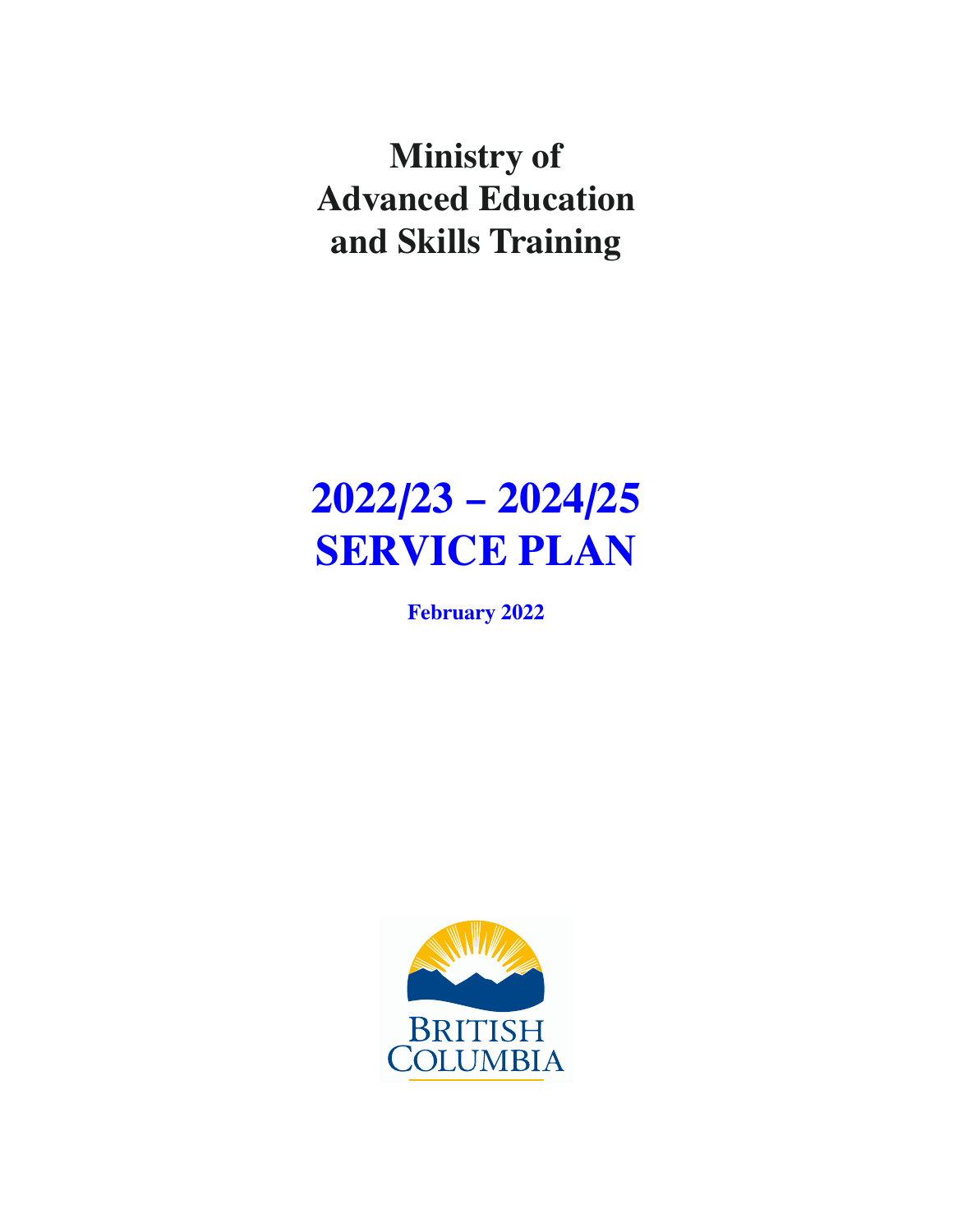For more information on the Ministry of Advanced Education and Skills Training contact:

PO BOX 9884 STN PROV GOVT VICTORIA, BC V8W 9T6

Telephone: 250 356-5170

Or visit our website at

<http://www.gov.bc.ca/aest>

Published by the Ministry of Advanced Education and Skills Training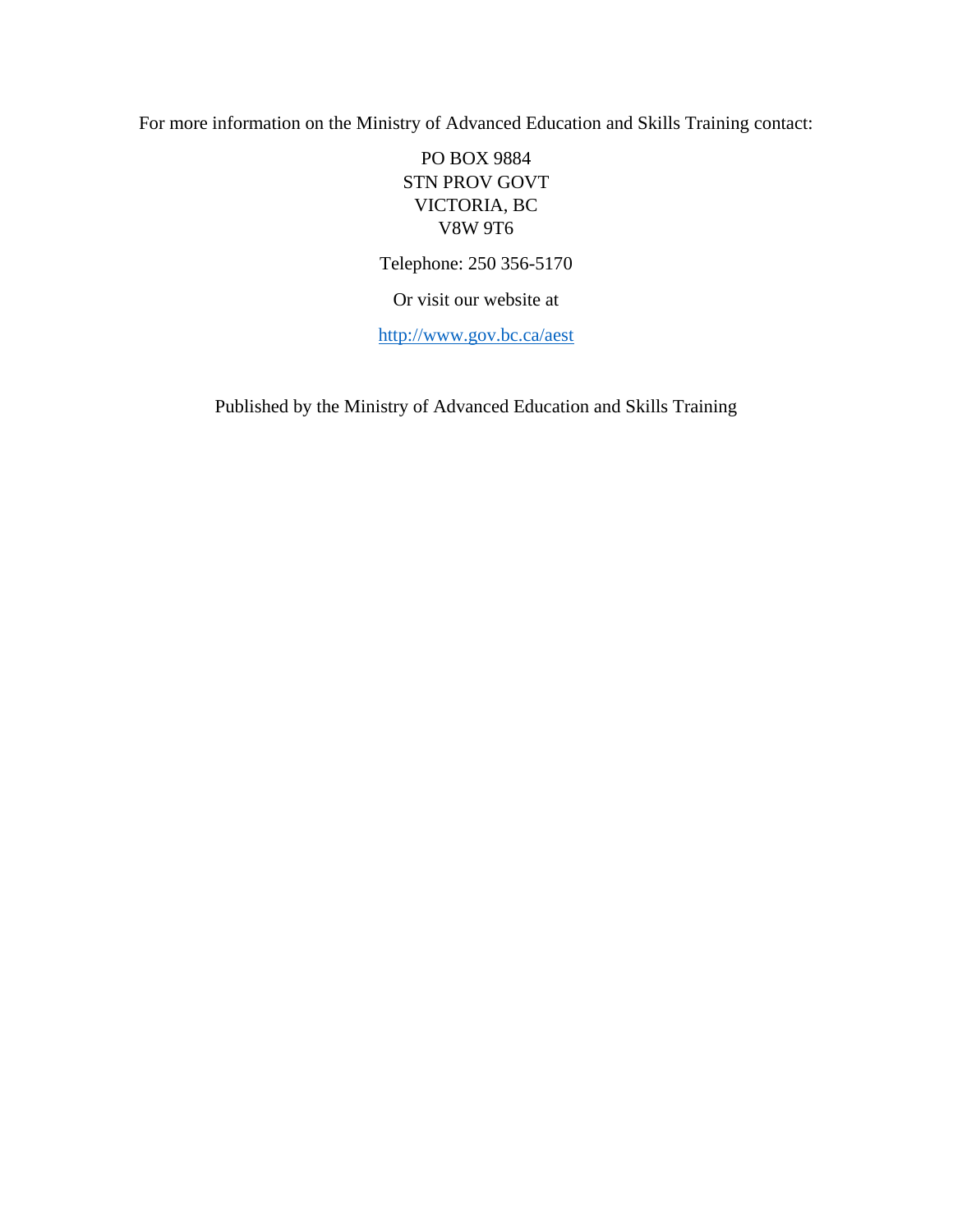# <span id="page-2-0"></span>**Minister's Accountability Statement**

The *Ministry of Advanced Education and Skills Training 2022/23 – 2024/25 Service Plan* was prepared under my direction in accordance with the *Budget Transparency and Accountability Act*. I am accountable for the basis on which the plan has been prepared.

Ameray

Honourable Anne Kang Minister of Advanced Education and Skills Training January 26, 2022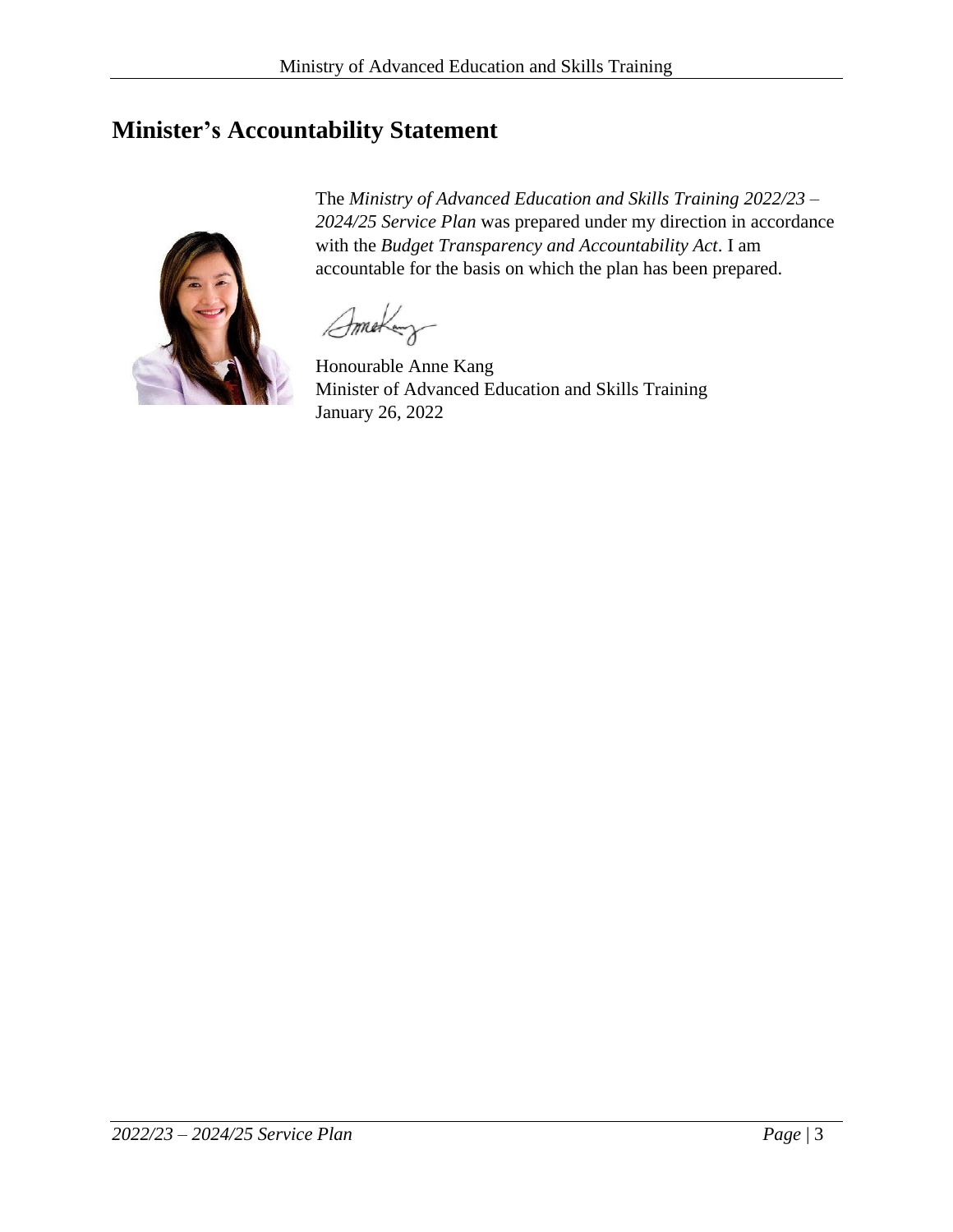# **Table of Contents**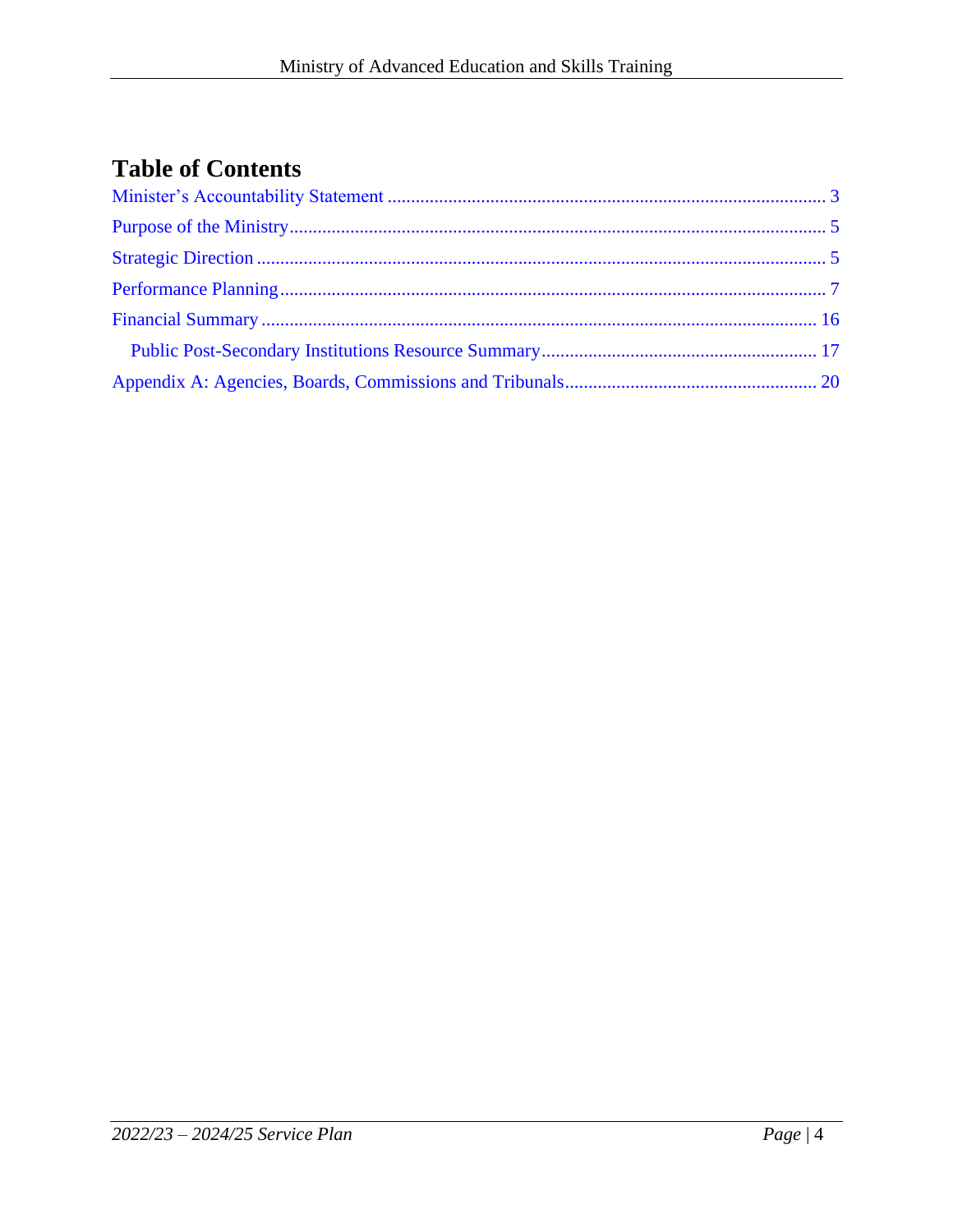# <span id="page-4-0"></span>**Purpose of the Ministry**

The Ministry of Advanced Education and Skills Training provides leadership and direction for post-secondary education and skills training across the province to help British Columbians succeed and reach their full potential. The ministry plays a key role in promoting a collaborative approach for our education and skills training partners to contribute to the prosperity of all British Columbians and the resiliency of our post-secondary education and skills training system.

Underlying our work is the recognition that an inclusive, accessible, responsive, and futurefocused post-secondary, skills and trades training system provides pathways into good-paying, high-opportunity jobs and supports economic recovery.

The ministry remains committed to the development of lasting and meaningful partnerships with Indigenous peoples in BC as they move towards self-determination in accordance with British Columbia's ongoing reconciliation and recognition commitments as reflected in the *Declaration on the Rights of Indigenous Peoples (Declaration) Act*. This commitment is demonstrated through the Ministry's collaborative work with Indigenous partners to implement the First Nations Children and Youth in Care Protocol.

To support inclusive and affordable access, the ministry provides targeted supports and programs for underrepresented groups, such as former youth in care, Indigenous people, those with disabilities, older workers, youth, and women in the trades. The ministry reduces financial barriers with a suite of needs-based student financial assistance programs available through [StudentAid BC.](https://studentaidbc.ca/) The ministry is also making it easier for students to navigate British Columbia's post-secondary system through [EducationPlannerBC.](https://www.educationplannerbc.ca/)

The ministry makes capital investments in education and training facilities and equipment throughout the province, to give learners the modern tools and spaces they need to prepare for 21st century careers.

To prepare British Columbians for current career opportunities and high opportunity jobs, we work with post-secondary partners, employers, industry, social service providers, and Indigenous communities throughout BC to align and deliver relevant education and training programs and services. The ministry also provides information and resources, including [WorkBC.ca](https://www.workbc.ca/) and the [Labour Market Outlook,](http://www.workbc.ca/labourmarketoutlook) so British Columbians can make informed decisions about their career planning and skills training opportunities.

The ministry provides oversight for the following Crown corporations: the [Industry Training](https://www.itabc.ca/)  [Authority](https://www.itabc.ca/) (ITA) and the [British Columbia Council for International Education](https://bccie.bc.ca/) (BCCIE).

# <span id="page-4-1"></span>**Strategic Direction**

In 2022/2023, the Government of British Columbia will continue its whole-of-government response to the COVID-19 pandemic with a focus on protecting the health, social and economic well-being of British Columbians. Building on our economic, environmental, and social strengths while looking to seize opportunities to improve outcomes for all British Columbians will be an important aspect of each ministry's work as we respond to COVID-19 and recover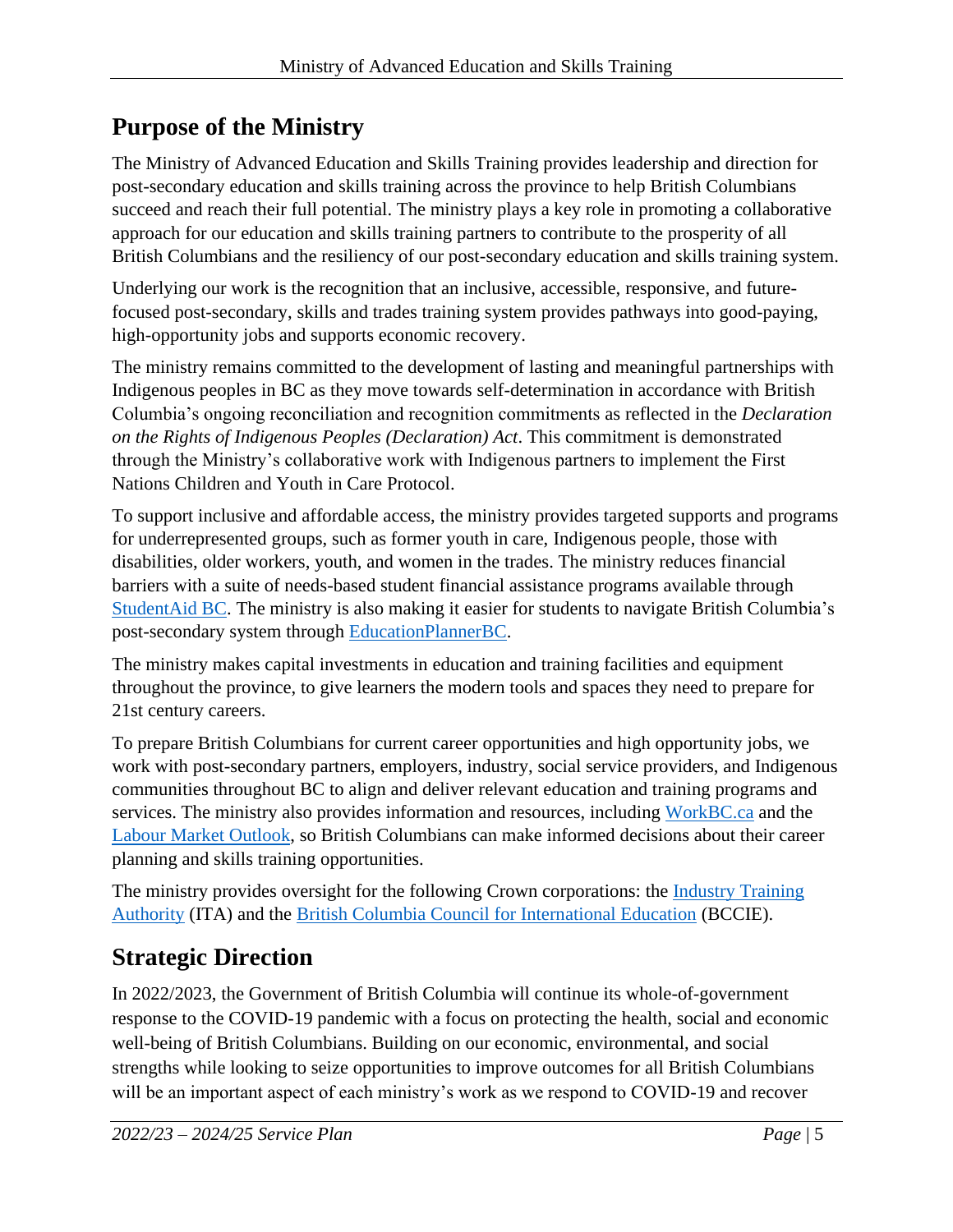from devastating floods and wildfires. The policies, programs and projects developed over the course of this service plan period will align with the five foundational principles established by Government in 2020: putting people first; working toward lasting and meaningful reconciliation; supporting equity and anti-racism; ensuring a better future through fighting climate change and meeting our greenhouse gas reduction targets; and supporting a strong, sustainable economy that works for everyone.

This 2022/23 service plan outlines how the Ministry of Advanced Education and Skills Training will support the government's priorities including the foundational principles listed above and selected action items identified in the November 2020 [Minister's Mandate Letter.](https://www2.gov.bc.ca/assets/gov/government/ministries-organizations/premier-cabinet-mlas/minister-letter/kang_mandate_2020.pdf)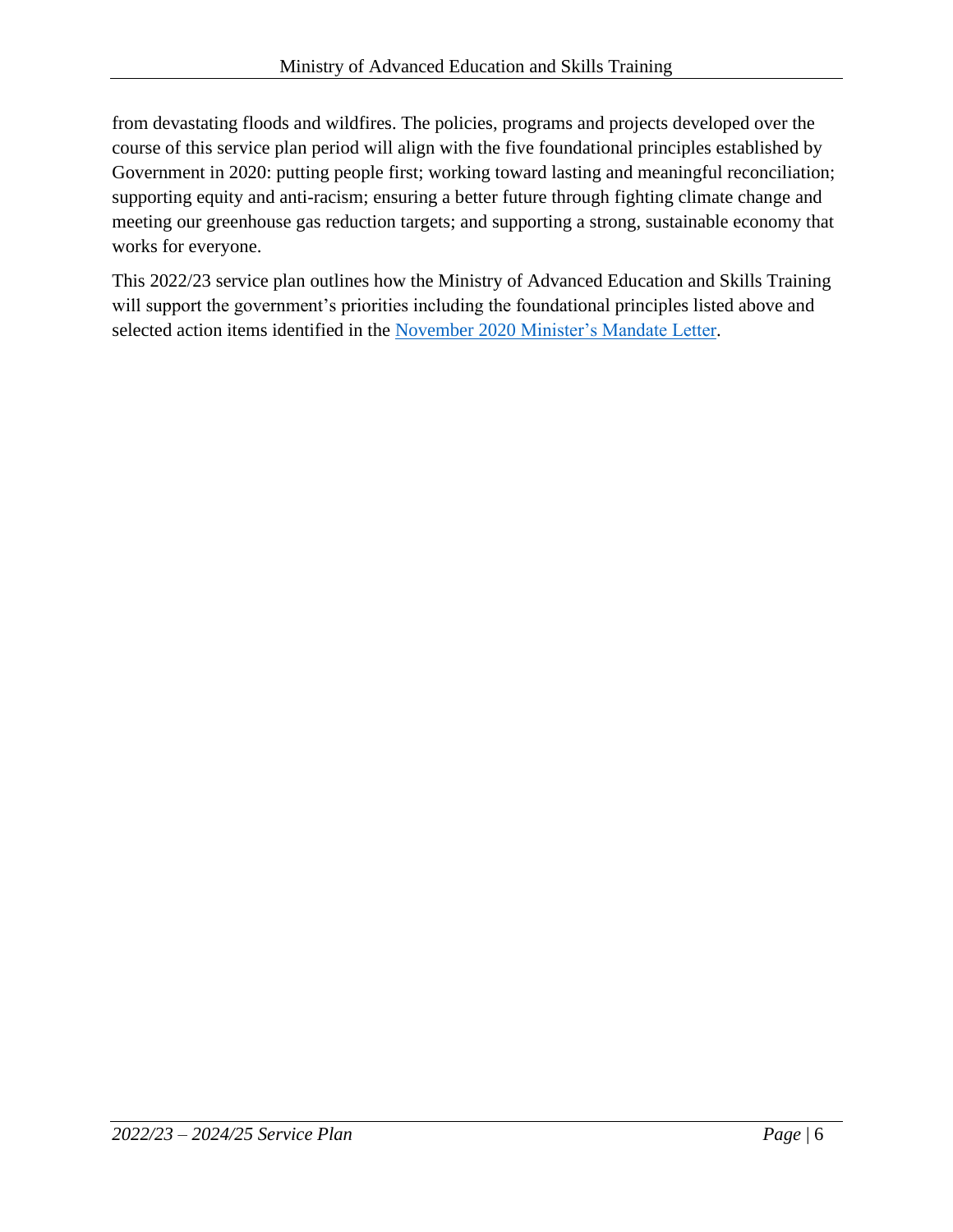# <span id="page-6-0"></span>**Performance Planning**

# **Goal 1: British Columbians have access to inclusive, responsive, and relevant post-secondary education and training to reach their full potential**

This goal reflects Government's commitment to putting people first by making life more affordable and enhancing the services British Columbians depend on. Accessible, high-quality post-secondary education and skills training that leads to good paying jobs provides numerous benefits and is critical to our successful economic recovery.

## **Objective 1.1: Improve affordability and reduce barriers to ensure post-secondary education and training is accessible for all British Columbians**

## **Key Strategies**

- Enable learners to access and complete post-secondary education and skills training by providing a range of student financial assistance programs, including the BC Access Grant.
- Keep student fee increases low by working towards strengthening the existing Tuition Fee Limit Policy.
- Improve student access to affordable housing, while prioritising Indigenous learners and current and former youth in care, by working with public post-secondary institutions to continue to build 8,000 new student housing units as part of [Homes for BC,](https://www.bcbudget.gov.bc.ca/2018/homesbc/2018_homes_for_bc.pdf) our government's 10-year housing plan.
- Work with partners to continue to improve access to post-secondary education and workforce opportunities for former youth in government care, including expanding the Tuition Waiver Program, and through the First Nations Children and Youth in Care Protocol to improve the educational outcomes and well-being of First Nations youth in care as they transition from K12 to post-secondary education and/or into the workforce.
- Work with the ITA to continue to build a trades training system that is welcoming and inclusive of women, Indigenous peoples, youth, and underrepresented groups so they can achieve certification and access good-paying jobs in the trades.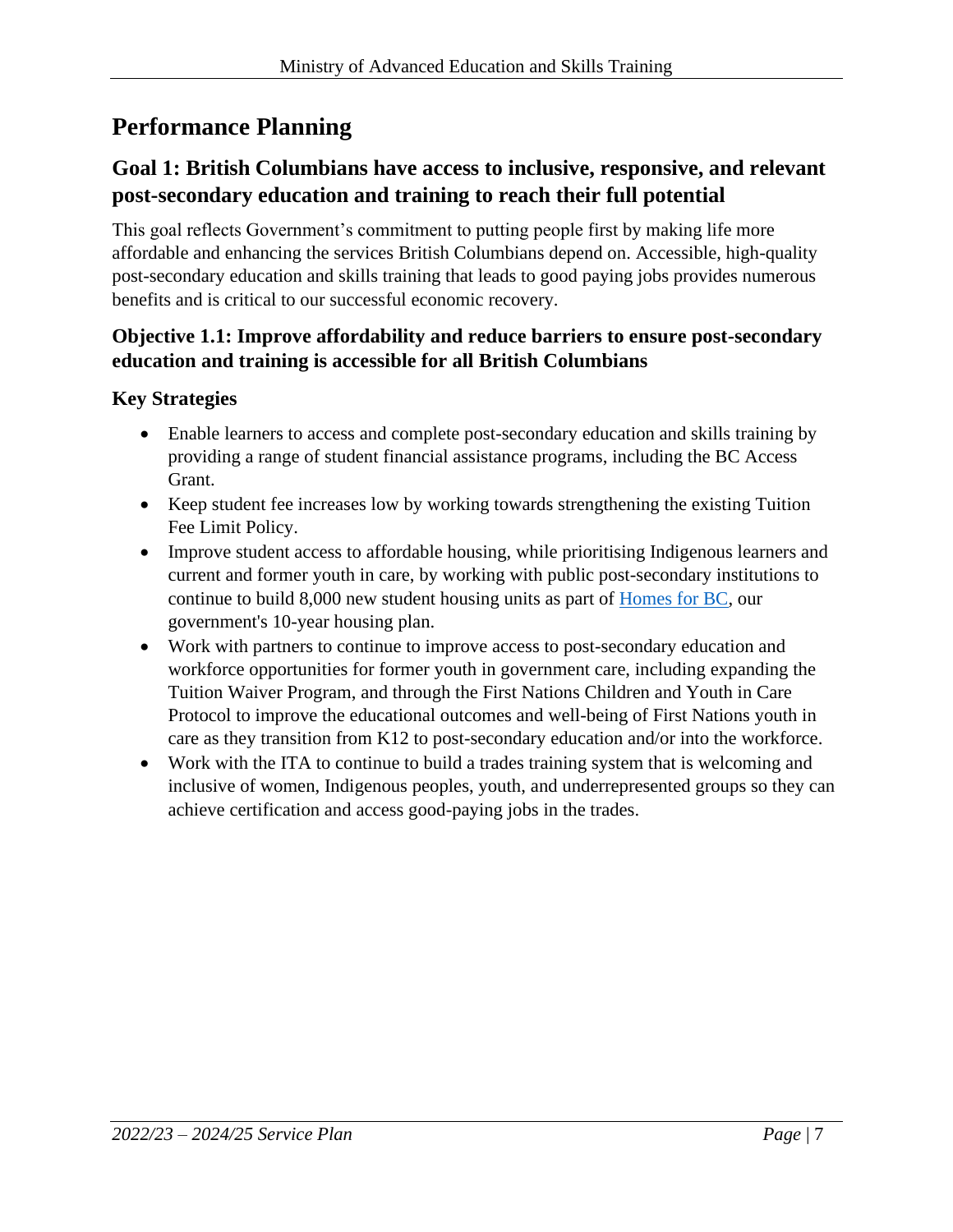| <b>Performance Measure(s)</b>                                                                  | 2020/21<br><b>Actual</b> | 2022/23<br><b>Target</b> | 2023/24<br><b>Target</b> | 2024/25<br><b>Target</b> |
|------------------------------------------------------------------------------------------------|--------------------------|--------------------------|--------------------------|--------------------------|
| 1.1 Post-Secondary costs are<br>manageable and in line with<br>household incomes               |                          |                          |                          |                          |
| Undergraduate tuition and fees<br>as a percent of median<br>household income <sup>1</sup>      | 7.3%                     | $< 8.6\%$                | $< 8.6\%$                | $< 8.6\%$                |
| Average percent of income<br>recent grads used to repay<br>education-related debt <sup>2</sup> |                          |                          |                          |                          |
| Diploma, Associate Degree<br>& Certificate Students                                            | 3.1%                     | $< 8.0\%$                | $<8.0\%$                 | $< 8.0\%$                |
| Baccalaureate Graduates                                                                        | 6.0%                     | $< 8.0\%$                | $<8.0\%$                 | $< 8.0\%$                |

Data source: Statistics Canada and BC Student Outcomes Surveys, 2020<sup>3</sup>

<sup>1</sup>Results are based on data available through Statistics Canada via the Tuition and Living Accommodation Survey and the T1 Family File from the Canadian Revenue Agency.

<sup>2</sup> Results are based on an annual survey of public post-secondary students eight months to two years after they complete their programs.

<sup>3</sup> Efforts are made to contact all eligible public post-secondary graduates (over 55,000 each year), and a response rate of  $\sim$ 50% is consistently achieved. The margin of error for these measures is currently between  $+/- 0.7\%$  and 1% (19 times out of 20). 2021 survey results will be available in the Spring of 2022 and will be reported in the 2021/22 Service Plan Report.

## **Linking Performance Measure to Objective**

This measure represents the Ministry's commitment to making life more affordable for learners by ensuring post-secondary costs are manageable and in line with household incomes. Results reflect the average domestic undergraduate tuition and compulsory fees as a percent of provincial median household income, as well as the estimated median monthly loan repayment as a percentage of median monthly income for employed students with education-related debt at the time of leaving their institution. This measure is part of the [Accountability Framework,](https://www2.gov.bc.ca/gov/content/education-training/post-secondary-education/institution-resources-administration/accountability-framework) which is a set of planning and reporting processes for British Columbia's public post-secondary education system.

#### **Discussion**

As part of this objective the [Ministry's 2021/22 Service Plan](https://www.bcbudget.gov.bc.ca/2021/sp/pdf/ministry/aest.pdf) reported on increasing on-campus housing at public post-secondary institutions. Through the broader [Provincial Housing Strategy,](https://www.bcbudget.gov.bc.ca/2018/homesbc/2018_homes_for_bc.pdf) Government continues to increase student housing stock in regions throughout the province. The ministry will also continue to explore options to improve how the sector responds to the housing needs of Indigenous students and former youth in care. New student housing will be more energy efficient and meet the highest standards consistent with the Province's long-term climate strategy, [CleanBC.](https://cleanbc.gov.bc.ca/)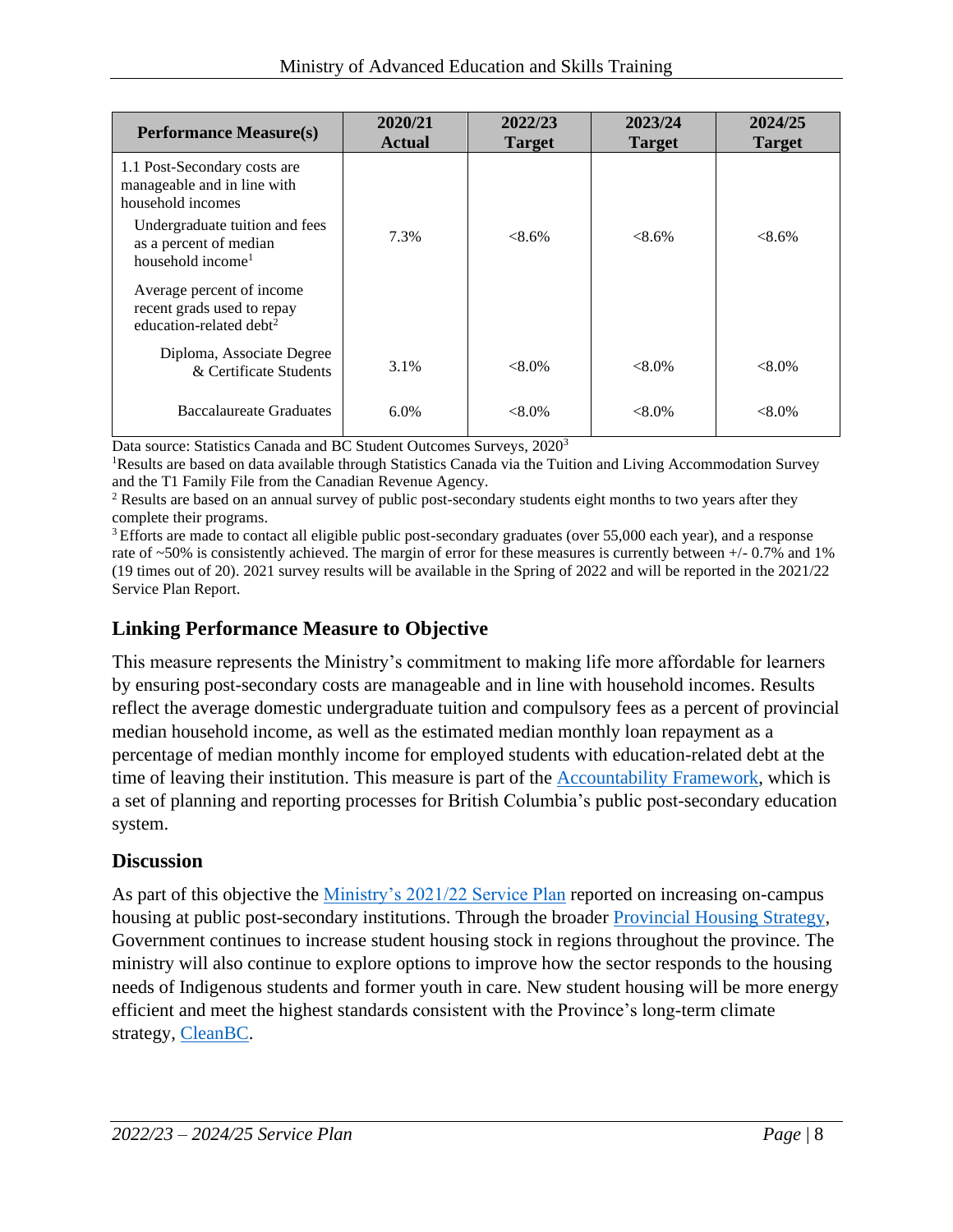# **Objective 1.2: Lead a sustainable, high-quality post-secondary and skills training system that is relevant and responds to the changing needs of learners**

## **Key Strategies**

- Continue to work with post-secondary institutions and our partners to support students to succeed in the context of the COVID-19 pandemic recovery and other public emergencies. This will include working with the First Nations Education Steering Committee (FNESC), the Indigenous Adult Higher Learning Association (IAHLA) and Métis Nation British Columbia (MNBC) to ensure the unique needs of Indigenous learners, communities and institutions are being met.
- Work with system partners to conduct a funding review of post-secondary education operating grants to make sure public post-secondary institutions have the resources they need to support economic recovery and student success.
- Refresh BC's international education strategy to retain our share of international students and ensure BC offers quality international education aligned with government's values and priorities.
- Provide more tuition-free adult basic education and English language learning pathways so that learners can pursue further education leading to sustainable employment.

| <b>Performance Measure(s)</b>                                                                                                                         | 2020 Actual | 2021<br><b>Target</b> | 2022<br><b>Target</b> | 2023<br><b>Target</b> | 2024<br><b>Target</b> |
|-------------------------------------------------------------------------------------------------------------------------------------------------------|-------------|-----------------------|-----------------------|-----------------------|-----------------------|
| 1.2 Graduates reporting their<br>knowledge and skills developed<br>through post-secondary<br>education are useful in their<br>employment <sup>1</sup> | 88.1%       | $>90\%$               | $>90\%$               | $>90\%$               | $> 90\%$              |

Data source: BC Student Outcomes Surveys, 2020<sup>2</sup>

<sup>1</sup>Results are based on an annual survey of public post-secondary students eight months to two years after they complete their programs and reflect the percent of employed graduates who indicated the knowledge and skills they acquired through their education was *very useful* or *somewhat useful* in performing their job.

<sup>2</sup> Efforts are made to contact all eligible public post-secondary graduates (over 55,000 each year), and a response rate of ~50% is consistently achieved. The margin of error for these measures is currently between +/- 0.3% and 0.4% (19 times out of 20). 2021 survey results will be available in the Spring of 2022 and will be reported in the 2021/22 Service Plan Report.

# **Linking Performance Measure to Objective**

This measure reflects assessment by graduates of the relevance of their post-secondary educational experience and indicates how well programs at public post-secondary institutions meet the needs of students and the labour market. This measure is also part of the [Accountability](https://www2.gov.bc.ca/gov/content/education-training/post-secondary-education/institution-resources-administration/accountability-framework)  [Framework,](https://www2.gov.bc.ca/gov/content/education-training/post-secondary-education/institution-resources-administration/accountability-framework) which is a set of planning and reporting processes for British Columbia's public post-secondary education system.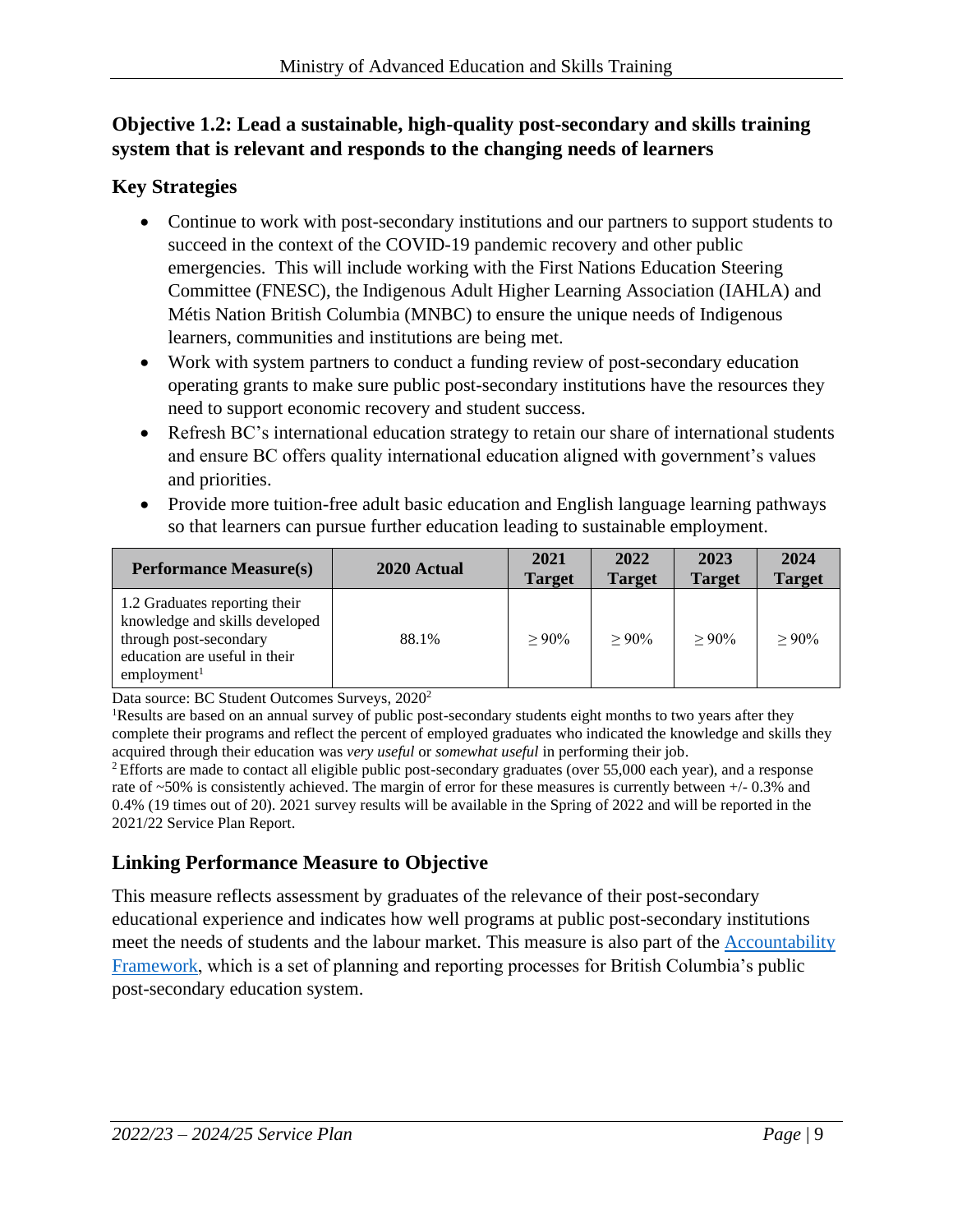# **Goal 2: British Columbians have workforce connections, training, supports and information to be job-ready and prepared for opportunities in BC's economy**

This goal reflects Government's commitment to investing in a strong, sustainable economy that works for everyone. The ministry works with partners to support the delivery of post-secondary education and skills training programs, services and supports to ensure all British Columbians remain connected to the labour market and career opportunities.

## **Objective 2.1: Equip British Columbians to be job-ready with post-secondary education, training, and workforce opportunities**

## **Key Strategies**

- Address BC's workforce challenges and support the workforce objectives of the CleanBC [Roadmap to 2030](https://cleanbc.gov.bc.ca/) and BC's economic plan by implementing a workforce readiness framework.
- Continue to work with the ITA to develop and implement policy and program options for skilled trades certification so more learners benefit from increased skill levels and trade certification, and British Columbia benefits from a highly skilled trades workforce.
- Increase priority programming at public post-secondary institutions, such as:
	- o Continue supporting the Early Care and Learning Recruitment and Retention Strategy through ongoing expansion of early childhood educator training seats at public post-secondary institutions.
	- o Finalize implementation of the 2,900 student spaces technology programming expansion at public post-secondary institutions and continue planning for an additional 2,000 tech-relevant spaces.
	- o Address training-related health workforce needs by expanding and regionally distributing existing health programs, launching new health programs, and implementing health education policy improvements towards inclusive and supportive experiences with an emphasis on addressing anti-Indigenous racism.
- Continue to expand micro-credentials across BC's post-secondary education sector to create opportunities for British Columbians to quickly up-skill and re-skill.
- Partner with communities, sectors, and employers to deliver flexible and responsive skills training programs, funded under the Canada-BC Workforce Development Agreement (WDA), to unemployed and underemployed people so they can obtain skills, retrain, and upgrade their skills for sustainable employment.

| <b>Performance Measure(s)</b>                                                                                                                                        | 2019/20         | 2021/22         | 2022/23       | 2023/24       | 2024/25       |
|----------------------------------------------------------------------------------------------------------------------------------------------------------------------|-----------------|-----------------|---------------|---------------|---------------|
|                                                                                                                                                                      | <b>Baseline</b> | <b>Forecast</b> | <b>Target</b> | <b>Target</b> | <b>Target</b> |
| 2.1 The percentage of individuals<br>employed or in further education<br>and training three months after<br>completing a WDA skills training<br>program <sup>1</sup> | 67%             | $73%^2$         | $>70\%$       | $>70\%$       | $>70\%$       |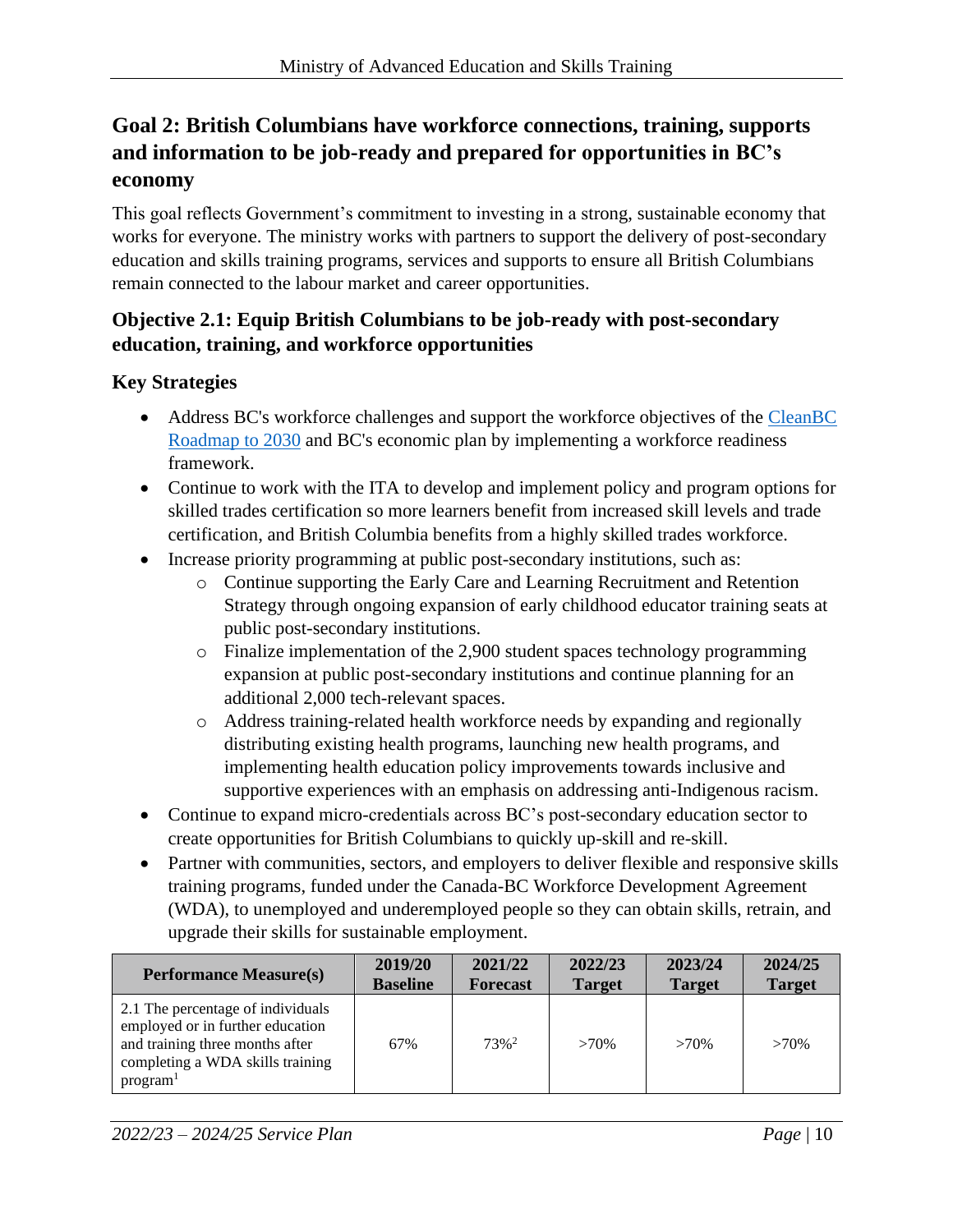Data source: BC WDA 3-month Participant Outcomes Survey, Workforce Development and Division Responsible for Skills Training, Ministry of Advanced Education and Skills Training.

<sup>1</sup>This measure looks at outcomes for participants three months after completing a program by measuring the number of participants that became employed or moved on to further education and training.

<sup>2</sup>This outcome measure does not include people who participated in the BC Employer Training Grant (ETG) who were mostly employed before and during training. By excluding these participants, the measure focuses on people who are unemployed, the majority of whom are from vulnerable or underrepresented groups.

## **Linking Performance Measure to Objective**

This measure represents the ministry's commitment to empowering and preparing British Columbians to participate in the labour force and take advantage of opportunities generated during BC's economic recovery. This measure tracks the success of the ministry's WDA skills training programs in moving British Columbians along the employment continuum by measuring outcomes three months after completing WDA skills training programs.

#### **Objective 2.2: Provide British Columbians with the best information available to make informed decisions about their education, training, and career opportunities**

#### **Key Strategies**

- Connect all British Columbians to information on high-opportunity occupations through innovative tools on [WorkBC.ca,](https://www.workbc.ca/) and provide future labour market trends through the annual [BC Labour Market Outlook.](https://www.workbc.ca/Labour-Market-Industry/Labour-Market-Outlook.aspx)
- Help all learners make informed post-secondary education and career decisions, and search and apply for public post-secondary education in BC using [EducationPlannerBC.ca.](https://www.educationplannerbc.ca/)
- Develop an integrated digital gateway that provides British Columbians with personalized and responsive career pathways linking labour market opportunities to relevant education and training programs.
- Engage British Columbians through in-person, written, and online engagement sessions to raise awareness of education, training, and career opportunities, including information tailored for Indigenous learners.

| <b>Performance Measure(s)</b>                                                                                                                     | 2020/21         | 2021/22         | 2022/23       | 2023/24                 | 2024/25                 |
|---------------------------------------------------------------------------------------------------------------------------------------------------|-----------------|-----------------|---------------|-------------------------|-------------------------|
|                                                                                                                                                   | <b>Baseline</b> | <b>Forecast</b> | <b>Target</b> | <b>Target</b>           | <b>Target</b>           |
| 2.2 Number of online and in-<br>person engagements with<br>ministry-provided labour<br>market, career planning and<br>education information $1,2$ | 6.43M           | 7.83M           | Increase      | Maintain or<br>increase | Maintain or<br>increase |

Data source: Workforce Development and Skills Training Division, and Post-Secondary Policy and Programs Division Responsible for Learner Supports, Ministry of Advanced Education and Skills Training.

<sup>1</sup> Number of times labour market information, career planning resources and career opportunities, as well as information on education choices are accessed through all available Ministry sources, including the [EducationPlannerBC](https://www.educationplannerbc.ca/) website and [WorkBC.ca](https://www.workbc.ca/)

<sup>2</sup> To provide a measure that includes all ministry-provided career information and labour market information the baseline and forecast have been updated to represent the entir[e WorkBC.ca](https://www.workbc.ca/) website and all related tools, including the WorkBC job board.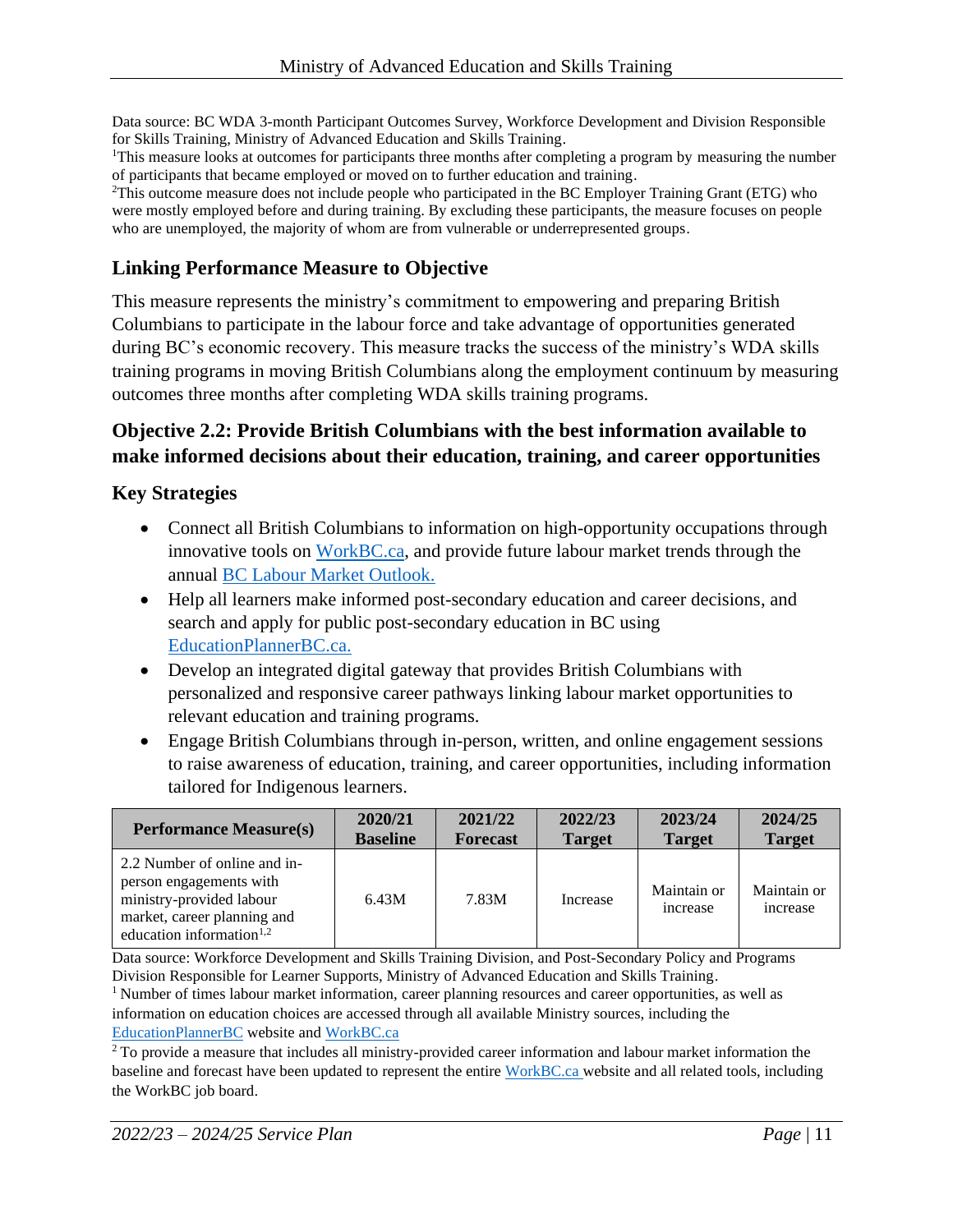#### **Linking Performance Measure to Objective**

This measure reflects ministry efforts to engage and connect British Columbians in all regions of the province with a variety of relevant and accessible platforms (online, in person, in print and social media) that provide education, labour market and career planning information, products and tools. Students, parents and those impacted by the pandemic who are in need of reskilling or upskilling to find their place in the post-COVID-19 economy can rely on a variety of ministry resources, including [EducationPlannerBC.ca](https://www.educationplannerbc.ca/) and [WorkBC.ca](https://www.workbc.ca/) to help make decisions about their career and education. Educators, large and small businesses, and industry can use the ministry's labour market information in their planning, and government uses it to make informed decisions about new services, investments, policy, and programs.

# **Goal 3: Lasting and meaningful reconciliation with Indigenous Peoples in BC through post-secondary education and skills training**

This goal reflects Government's commitment through the *Declaration on the Rights of Indigenous Peoples Act* to create opportunities for Indigenous peoples as full partners on a clear and sustainable path toward lasting reconciliation. Meaningful reconciliation requires recognition of the rights of Indigenous Peoples to participate in joint decision-making regarding postsecondary education policies, programs, and services for First Nations, Métis, and Inuit learners. These systemic shifts supporting self-determination in the post-secondary education and training system will help Indigenous learners have access to a range of culturally responsive and relevant programs.

## **Objective 3.1: Implement the United Nations Declaration on the Rights of Indigenous Peoples and the Calls to Action of the Truth and Reconciliation Commission**

## **Key Strategies**

- Co-develop and implement with First Nations, Métis and Indigenous post-secondary education and training partners<sup>1</sup> a revised policy framework to guide the transformation of BC's post-secondary education and skills training systems to align with the *Declaration on the Rights of Indigenous Peoples Act* and the Truth and Reconciliation Commission of Canada's Calls to Action. This work includes:
	- o Collaborating with Indigenous partners to advance government support for Indigenous-controlled post-secondary institutions, including access to resources and ongoing core and capacity funding;
	- o Supporting post-secondary institutions to be more culturally relevant and responsive to the needs of First Nations, Métis and Inuit learners and

<sup>&</sup>lt;sup>1</sup> The Indigenous Post-Secondary Education and Training Partners includes: FNESC, IAHLA, MNBC, BCATEAM, BC Colleges, BC Association of Institutes and Universities, Research Universities Council of British Columbia, Association of BC Deans of Education, Ministries of Education, Indigenous Relations and Reconciliation, Advanced Education and Skills Training, Service Canada and Indigenous Services Canada.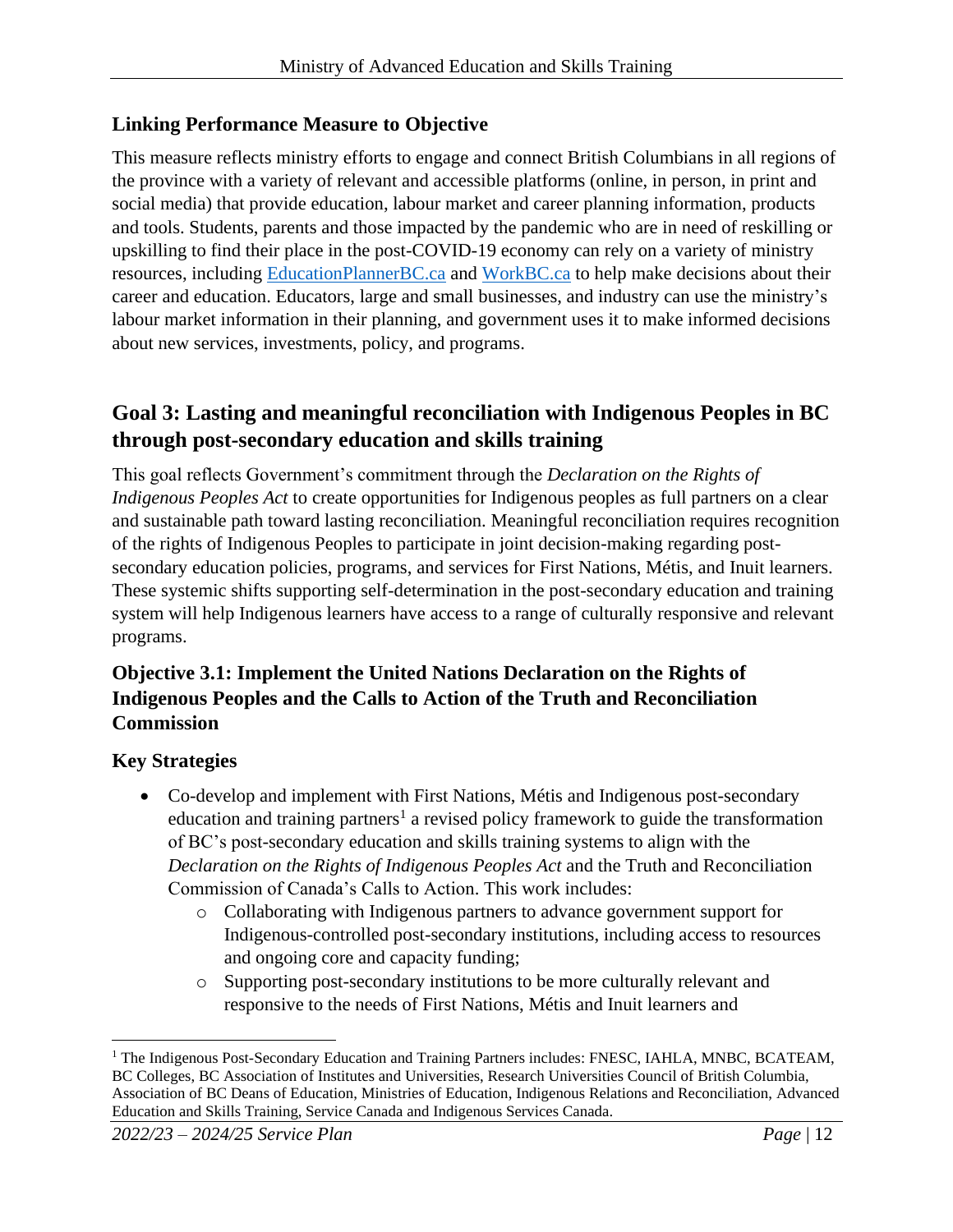communities, including expanding the Aboriginal Service Plan program to all 25 public post-secondary institutions, continuing to implement the Calls to Action of the Truth and Reconciliation Commission and the United Nations Declaration on the Rights of Indigenous Peoples, and working to ensure that Indigenous learners have access to student housing that is safe, inclusive, and enables them to thrive personally, academically, and culturally;

- o Supporting revitalization and cultural preservation of BC Indigenous languages; and
- o Co-developing and implementing measures to increase the number of Indigenous teachers in the K-12 system.

| <b>Performance Measure(s)</b>                                                                                                                                                                                 | 2021/22                               | 2022/23                                                        | 2023/24             | 2024/25             |
|---------------------------------------------------------------------------------------------------------------------------------------------------------------------------------------------------------------|---------------------------------------|----------------------------------------------------------------|---------------------|---------------------|
|                                                                                                                                                                                                               | <b>Forecast</b>                       | <b>Target</b>                                                  | <b>Target</b>       | <b>Target</b>       |
| 3.1 With First Nations and Metis<br>and Indigenous partners, to co-<br>develop and implement an updated<br><b>Indigenous Post-Secondary</b><br><b>Education and Training Policy</b><br>Framework <sup>1</sup> | Launch Revised<br>Policy<br>Framework | Framework<br>Implementation<br>$-Establish$<br><b>Baseline</b> | <b>Measures TBD</b> | <b>Measures TBD</b> |

Data source: Post-Secondary Policy and Programs Division Responsible for Learner Supports, Ministry of Advanced Education and Skills Training.

## **Linking Performance Measure to Objective**

The ministry is engaging Indigenous, post-secondary and skills training partners on a draft comprehensive strategy that implements the United Nations Declaration on the Rights of Indigenous Peoples and responds to the Truth and Reconciliation Commission's Calls to Action. The ministry will continue to engage and collaborate with Indigenous communities and partners to meet the needs of Indigenous learners with equitable and responsive post-secondary education and training opportunities. This work will also align with the BC Tripartite Post-Secondary Education Model that First Nations are developing.

#### **Discussion**

The [ministry's 2021/22 service plan](https://www.bcbudget.gov.bc.ca/2021/sp/pdf/ministry/aest.pdf) reported on overall credentials awarded to Indigenous students in the public post-secondary system. This will continue to be reported under the [Accountability Framework.](https://www2.gov.bc.ca/gov/content/education-training/post-secondary-education/institution-resources-administration/accountability-framework) As indicated in previous plans and outlined in this new measure, the ministry is co-developing a revised policy framework with First Nations, Métis and Indigenous post-secondary education and training partners. A pivotal part of these collaborative efforts includes co-developing the associated performance measure and baselines to assess progress toward this objective.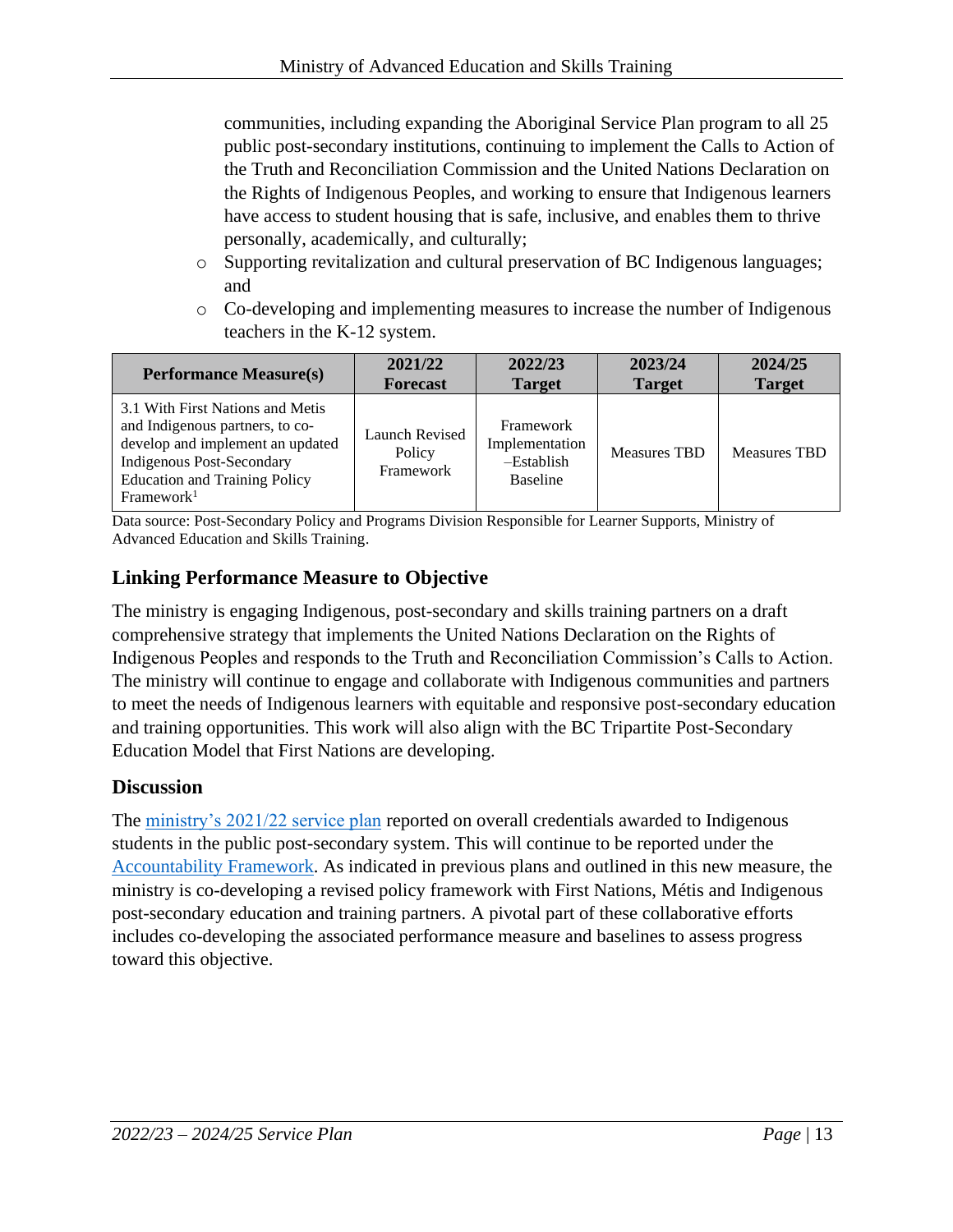## **Objective 3.2: Support accessible and responsive skills training and post-secondary education programs for Indigenous learners and communities**

## **Key Strategies**

- Co-develop approaches to the delivery of in-community Indigenous skills training and post-secondary education programs (including adult basic education) that are flexible, community-led, equitable, responsive, and accessible for Indigenous learners and communities.
- Advance Indigenous self-determination by supporting Indigenous communities to deliver skills training and post-secondary education programs in their communities to assist more Indigenous people to upgrade their skills and access education and employment opportunities.
- Ensure skills training and employment programs are culturally safe and responsive to the needs of Indigenous people and address barriers to participation.
- Enhance working relationships with Indigenous partners, utilize partners' networks to expand programming reach, resulting in more communities served and supporting capacity in communities for skills training and employment.

| <b>Performance Measure(s)</b>                                                                                                                       | 2019/20         | 2021/22         | 2022/23       | 2023/24       | 2024/25       |
|-----------------------------------------------------------------------------------------------------------------------------------------------------|-----------------|-----------------|---------------|---------------|---------------|
|                                                                                                                                                     | <b>Baseline</b> | <b>Forecast</b> | <b>Target</b> | <b>Target</b> | <b>Target</b> |
| 3.2 Number of First Nations<br>communities, Métis Chartered<br>Communities, and Aboriginal<br>Friendship Centres accessing<br>training <sup>1</sup> | 190<br>(actual) | $56^{2}$        | 226           | 237           | 257           |

Data source: Workforce Innovation and Division Responsible for Skills Training, Ministry of Advanced Education and Skills Training.

<sup>1</sup>These numbers represent the total number of discrete communities served. In some instances, communities may have been funded multiple times.

<sup>2</sup>The cumulative impacts of the pandemic, wildfires, and flooding has resulted in a lower forecast for 2021/22.

# **Linking Performance Measure to Objective**

The ministry is committed to the co-development of distinction-based approaches to the delivery of community-based skills training and post-secondary programming. This collaboration will support improved socioeconomic outcomes and help unlock the economic potential of lasting meaningful reconciliation with Indigenous peoples. Working with First Nations communities, Métis Chartered Communities and Aboriginal Friendship Centres across the province, the ministry supports Indigenous people to access post-secondary education and skills training in their communities and closer to home. In the context of Indigenous skills training and education programs, funding is provided to First Nations communities (total of 203 in BC), BC Métis Chartered Communities (total of 39 in BC) or Aboriginal Friendship Centres (total of 25 in BC. The ministry plans to support access to skills training and education programming to all of the above.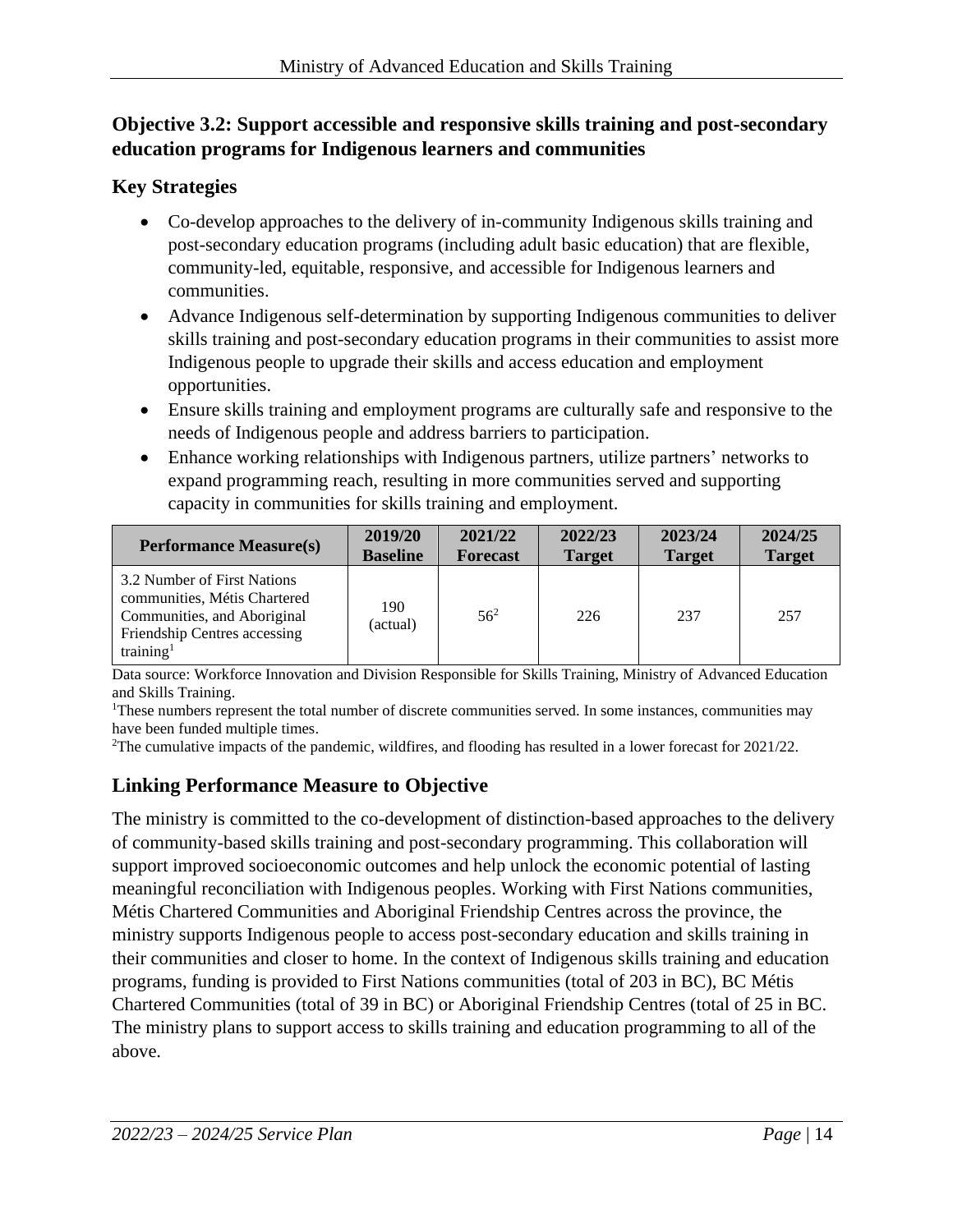#### **Discussion**

To support the shifting priorities in Indigenous communities over the past year, the 2021/22 forecast for Indigenous communities' skills training and education has been reduced to reflect the reduced capacity to deliver the programs. Priorities taking precedence include the cumulative impacts of the Covid-19 pandemic, significant wildfire season, and unprecedented flooding.

Working with partner organizations and communities as part of B.C.'s economic recovery, the Ministry anticipates higher levels of community-based skills training and education in 2022/23 and beyond.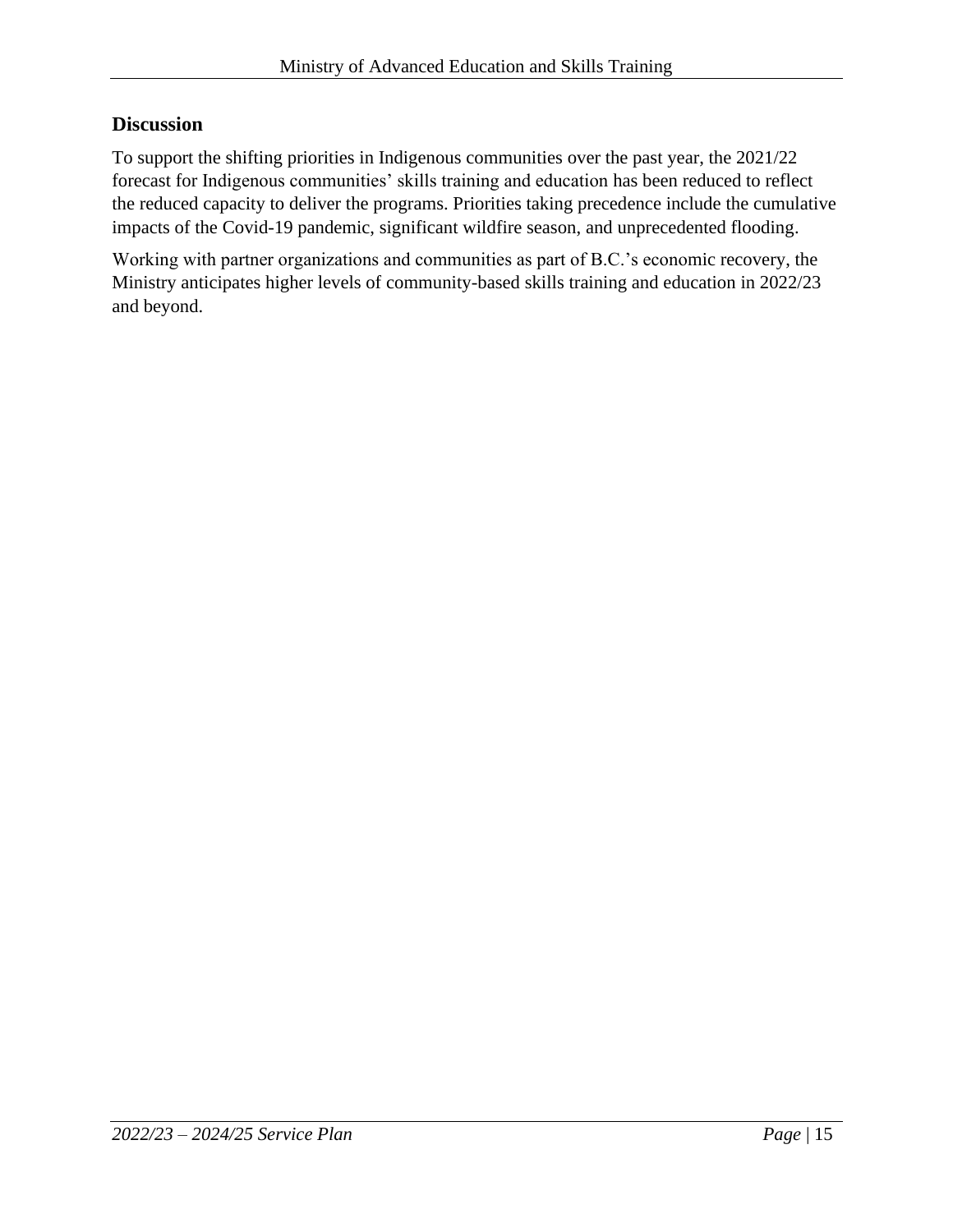# <span id="page-15-0"></span>**Financial Summary**

| <b>Core Business Area</b>                                                             | 2021/22<br><b>Restated</b><br>Estimates <sup>1</sup> | 2022/23<br><b>Estimates</b>                                              | 2023/24<br>Plan | 2024/25<br><b>Plan</b> |  |  |  |
|---------------------------------------------------------------------------------------|------------------------------------------------------|--------------------------------------------------------------------------|-----------------|------------------------|--|--|--|
|                                                                                       |                                                      | <b>Operating Expenses (\$000)</b>                                        |                 |                        |  |  |  |
| Educational Institutions and<br>Organizations                                         | 2,365,919                                            | 2,395,535                                                                | 2,379,762       | 2,380,205              |  |  |  |
| <b>Student Services Programs</b>                                                      | 72,074                                               | 72,074                                                                   | 72,074          | 72,074                 |  |  |  |
| <b>Private Training Institutions</b>                                                  | 1                                                    | 1                                                                        | $\mathbf{1}$    | 1                      |  |  |  |
| Workforce Development and<br>Skills Training <sup>2</sup>                             | 16,873                                               | 17,351                                                                   | 17,311          | 17,311                 |  |  |  |
| Transfers to Crown Corporations<br>and Agencies                                       | 98,877                                               | 104,476                                                                  | 105,023         | 105,023                |  |  |  |
| <b>Executive and Support Services</b>                                                 | 23,197                                               | 23,251                                                                   | 23,020          | 23,020                 |  |  |  |
| <b>Total</b>                                                                          | 2,576,941                                            | 2,612,688                                                                | 2,597,191       | 2,597,634              |  |  |  |
|                                                                                       |                                                      | <b>Ministry Capital Expenditures (Consolidated Revenue Fund) (\$000)</b> |                 |                        |  |  |  |
| <b>Executive and Support Services</b>                                                 | 504                                                  | 504                                                                      | 504             | 504                    |  |  |  |
| <b>Total</b>                                                                          | 504                                                  | 504                                                                      | 504             | 504                    |  |  |  |
| Capital Plan (\$000)                                                                  |                                                      |                                                                          |                 |                        |  |  |  |
| <b>Educational Institutions and</b><br>Organizations<br>- Post-Secondary Institutions | 498,391                                              | 547,521                                                                  | 647,163         | 666,221                |  |  |  |
| <b>Total</b>                                                                          | 498,391                                              | 547,521                                                                  | 647,163         | 666,221                |  |  |  |

<sup>1</sup> For comparative purposes, amounts shown for 2021/22 have been restated to be consistent with the presentation of the *2022/23 Estimates*.

\* Further information on program funding and vote recoveries is available in the [Estimates and Supplement to the](http://www.bcbudget.gov.bc.ca/)  [Estimates.](http://www.bcbudget.gov.bc.ca/)

<sup>2</sup> The Workforce Development and Skills Training (WDST) sub-vote budget is expressed net of Federal funding received under the Workforce Development Agreement (WDA) and Labour Market Development Agreement (LMDA).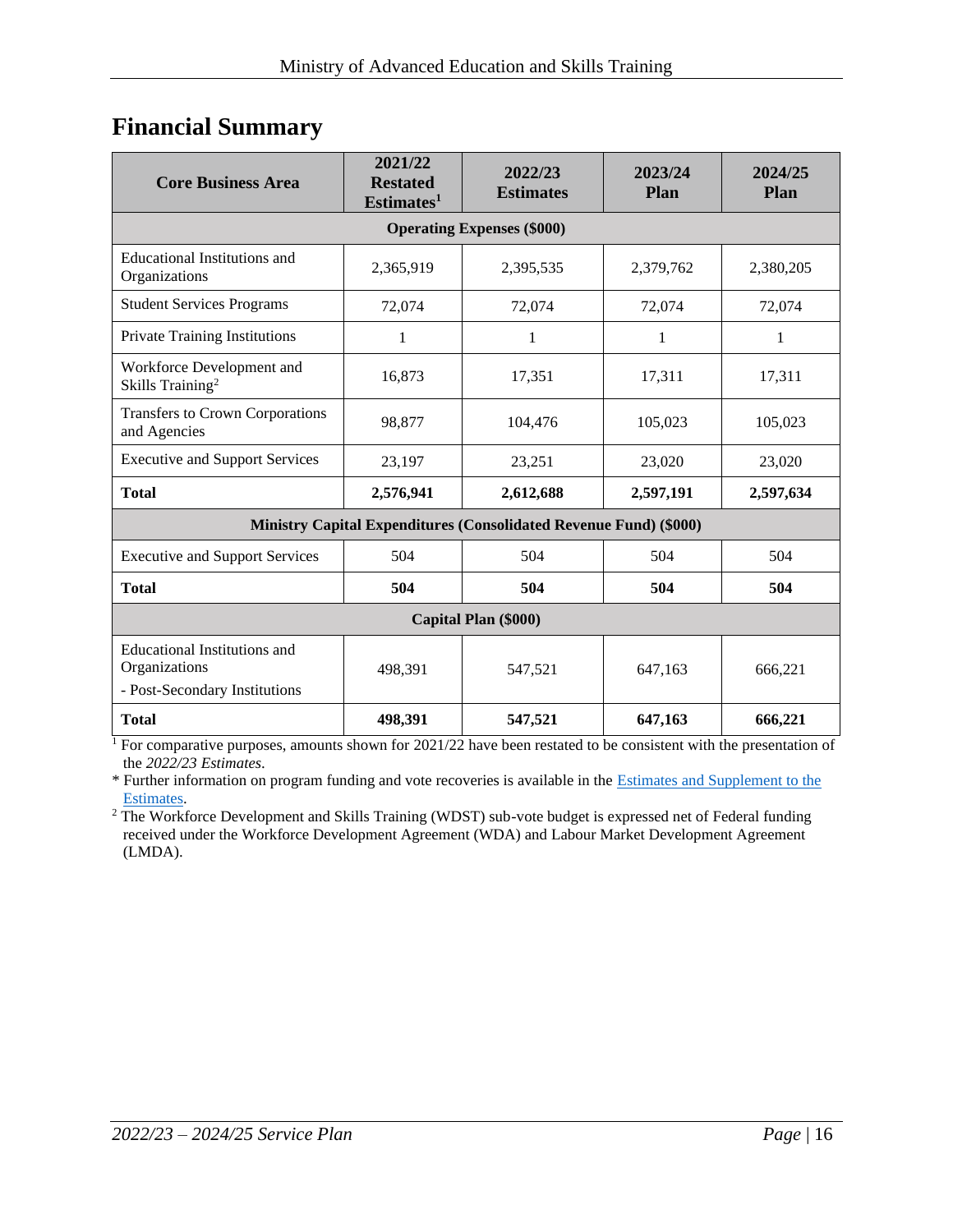| <b>Public Post-Secondary</b><br><b>Institutions</b>      | 2021/22<br><b>Forecast</b> | 2022/23<br><b>Budget</b> | 2023/24<br><b>Plan</b> | 2024/25<br><b>Plan</b> |  |  |  |  |
|----------------------------------------------------------|----------------------------|--------------------------|------------------------|------------------------|--|--|--|--|
| <b>Combined Income Statement (\$000)</b>                 |                            |                          |                        |                        |  |  |  |  |
| <b>Total Revenue</b>                                     | 7,556,163                  | 7,777,768                | 8,073,816              | 8,300,812              |  |  |  |  |
| <b>Total Expense</b>                                     | 7,324,081                  | 7,682,048                | 7,973,713              | 8,202,903              |  |  |  |  |
| <b>Operating Results</b>                                 | 232,082                    | 95.720                   | 100.103                | 97.909                 |  |  |  |  |
| Gain (Loss) on sale of capital<br>assets (if applicable) | 0.000                      | 0.000                    | 0.000                  | 0.000                  |  |  |  |  |
| <b>Annual Surplus (Deficit)</b>                          | 232,082                    | 95,720                   | 100,103                | 97,909                 |  |  |  |  |

# <span id="page-16-0"></span>**Public Post-Secondary Institutions Resource Summary**

# **Capital Expenditures**

| <b>Major Capital Projects (over \$50 million)</b>                                                                                                                                                                                                                                                                                                                                                                                                                                                                      | <b>Targeted</b><br><b>Year of</b><br>Completion | Project<br><b>Cost to</b><br>Dec 31,<br>$2021$ (\$m) | <b>Estimated</b><br><b>Cost to</b><br>Complete<br>\$m) | <b>Approved</b><br><b>Anticipated</b><br><b>Total Cost</b><br>\$m) |  |  |
|------------------------------------------------------------------------------------------------------------------------------------------------------------------------------------------------------------------------------------------------------------------------------------------------------------------------------------------------------------------------------------------------------------------------------------------------------------------------------------------------------------------------|-------------------------------------------------|------------------------------------------------------|--------------------------------------------------------|--------------------------------------------------------------------|--|--|
| Simon Fraser University Sustainable Energy and<br><b>Environmental Engineering Building</b>                                                                                                                                                                                                                                                                                                                                                                                                                            | 2019                                            | 125                                                  | 1                                                      | 126                                                                |  |  |
| Construction of a five-storey, 15,238 square metre Sustainable Energy Engineering Building at Simon Fraser<br>University's Surrey campus. The project accommodates the University's new Energy Systems Engineering<br>program and existing graduate Mechatronics students and allows the University to expand its research in the<br>energy, hydrogen, and electricity sectors.<br>Construction began in Summer 2016 and completed in Early 2019. Assets have been put into service and only<br>trailing costs remain. |                                                 |                                                      |                                                        |                                                                    |  |  |
| British Columbia Institute of Technology Health<br>Sciences Centre for Advanced Simulation                                                                                                                                                                                                                                                                                                                                                                                                                             | 2022                                            | 61                                                   | 27                                                     | 88                                                                 |  |  |
| Construction of a four-storey 10,355 square metre simulation lab building at British Columbia Institute of<br>Technology's Burnaby Campus. The project will enable British Columbia Institute of Technology to provide<br>simulation-based training for their nursing, health sciences and technology programs.<br>Construction began in Fall 2019 with completion expected by March 2022.                                                                                                                             |                                                 |                                                      |                                                        |                                                                    |  |  |
| Simon Fraser University Student Housing                                                                                                                                                                                                                                                                                                                                                                                                                                                                                | 2022                                            | 49                                                   | 55                                                     | 104                                                                |  |  |
| Construction of a new student housing building (386 student housing beds, 30 short term and 2 residence assistant<br>/ faculty-in-residence apartments) and renovation and expand the dining commons (800 seat capacity).<br>Construction began in Summer 2019 and is expected to reach occupancy in Fall 2022.                                                                                                                                                                                                        |                                                 |                                                      |                                                        |                                                                    |  |  |
|                                                                                                                                                                                                                                                                                                                                                                                                                                                                                                                        |                                                 |                                                      |                                                        |                                                                    |  |  |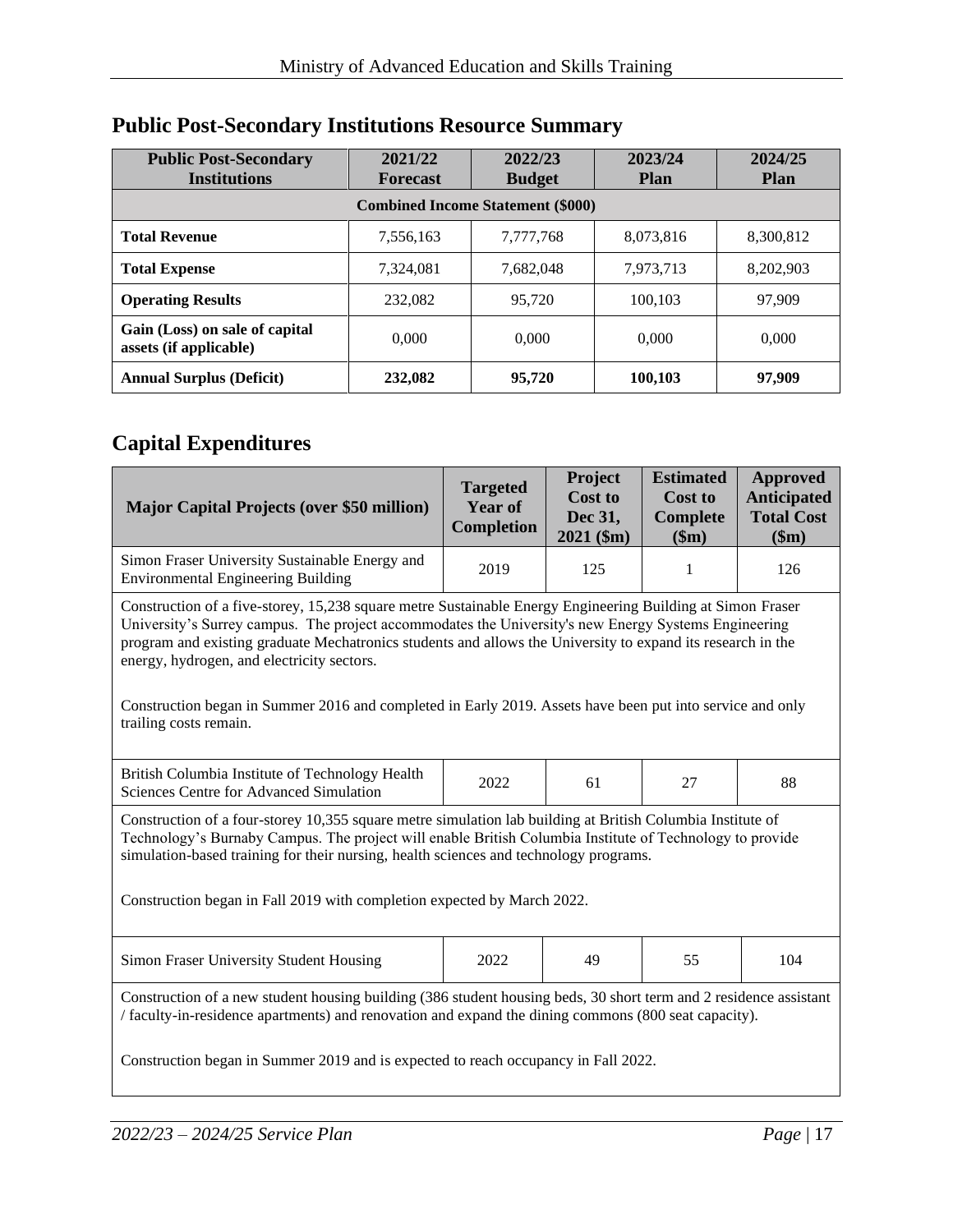| Okanagan College Student Housing                                                                                                                                                                                                                                                                                                                                        | 2023 | $\boldsymbol{0}$ | 68  | 68  |  |  |
|-------------------------------------------------------------------------------------------------------------------------------------------------------------------------------------------------------------------------------------------------------------------------------------------------------------------------------------------------------------------------|------|------------------|-----|-----|--|--|
| Construction of 376 student housing beds across the Kelowna, Salmon Arm and Vernon campuses of Okanagan<br>College.                                                                                                                                                                                                                                                     |      |                  |     |     |  |  |
| Construction is scheduled to start in Spring 2022 with completion expected by Fall 2023.                                                                                                                                                                                                                                                                                |      |                  |     |     |  |  |
| University of Victoria Student Housing                                                                                                                                                                                                                                                                                                                                  | 2023 | 102              | 127 | 229 |  |  |
| Demolition of the existing Emily Carr Hall, Margaret Newton Hall, and Cadboro Commons to construct two new<br>buildings that include 782 (621 net new) student housing beds, 600 seat dining hall and multi-purpose space. The<br>project is targeting Passive House certification.                                                                                     |      |                  |     |     |  |  |
| Construction began in Early 2020 and is expected to achieve occupancy in Fall 2023.                                                                                                                                                                                                                                                                                     |      |                  |     |     |  |  |
| University of Victoria Engineering & Computer<br>Science Building Expansion                                                                                                                                                                                                                                                                                             | 2024 | 3                | 87  | 90  |  |  |
| Expansion of the Engineering and Computer Science Building and construction of a stand-alone High-bay lab<br>building.                                                                                                                                                                                                                                                  |      |                  |     |     |  |  |
| Construction is expected to begin in Summer 2022 with completion expected by Fall 2024.                                                                                                                                                                                                                                                                                 |      |                  |     |     |  |  |
| British Columbia Institute of Technology<br><b>Student Housing</b>                                                                                                                                                                                                                                                                                                      | 2024 | $\overline{c}$   | 112 | 114 |  |  |
| Construction of a 469-bed student housing building at British Columbia Institute of Technology's Burnaby<br>Campus.                                                                                                                                                                                                                                                     |      |                  |     |     |  |  |
| Construction is expected to begin in fall 2022 with completion expected by Fall 2024.                                                                                                                                                                                                                                                                                   |      |                  |     |     |  |  |
| British Columbia Institute of Technology<br><b>Trades and Technology Complex</b>                                                                                                                                                                                                                                                                                        | 2027 | 0                | 163 | 163 |  |  |
| The BCIT Trades & Technology Complex comprises a series of phased projects that will replace and modernize<br>existing functionally inadequate buildings and enhance and expand the Institute's Trades and Technology<br>teaching space. This project will include demolition of space and the construction of a replacement facilities<br>located in the South Campus. |      |                  |     |     |  |  |
| Construction is expected to begin in Fall 2022 with completion expected by Fall 2027.                                                                                                                                                                                                                                                                                   |      |                  |     |     |  |  |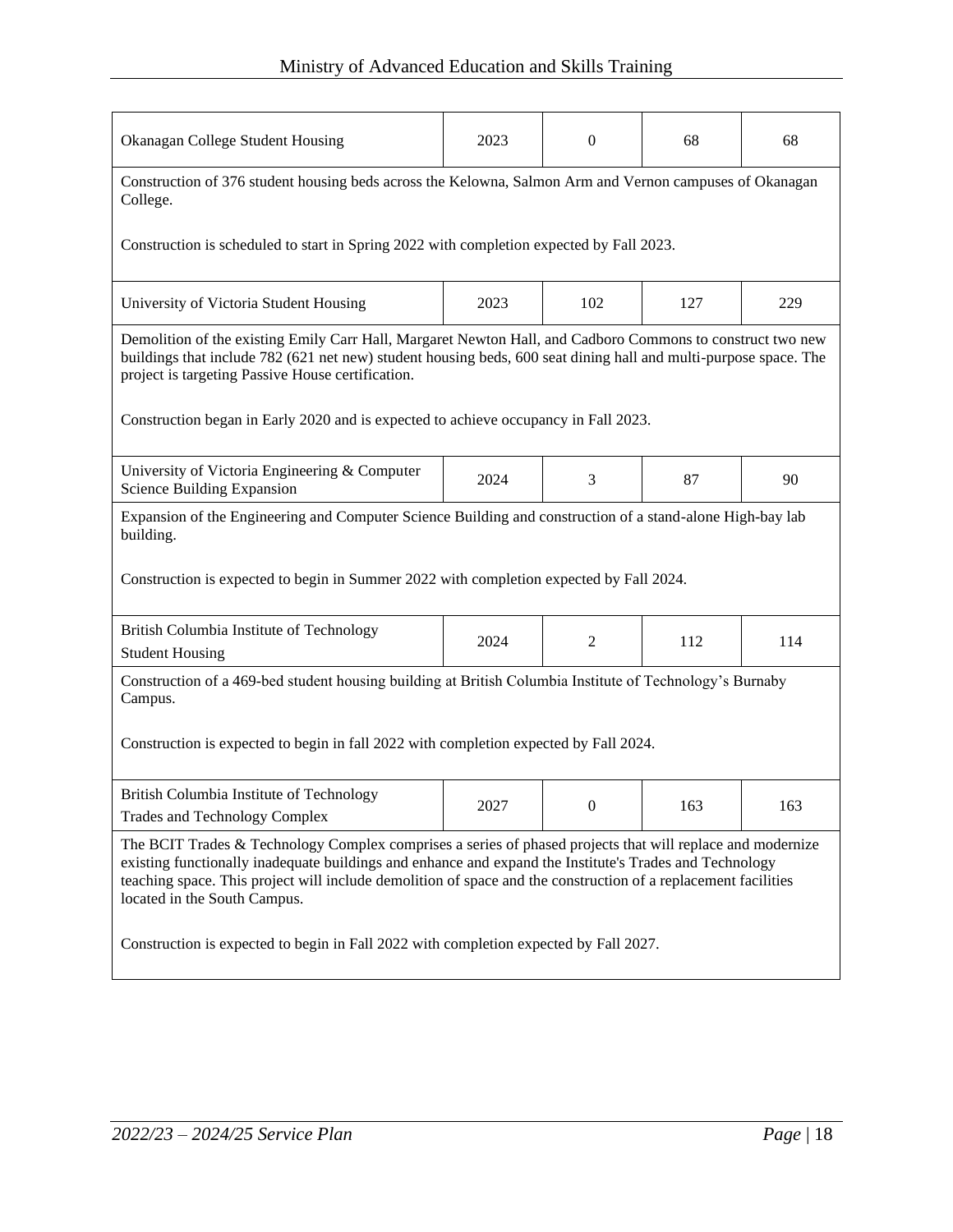| <b>Significant IT Projects (over \$20 million in</b><br>total) | <b>Targeted</b><br><b>Year of</b><br><b>Completion</b> | <b>Project</b><br><b>Cost to</b><br><b>Dec 31.</b><br>$2021$ (\$m) | <b>Estimated</b><br><b>Cost to</b><br><b>Complete</b><br>\$m) | Approved<br><b>Anticipated</b><br><b>Total Cost</b><br>\$m\$ |
|----------------------------------------------------------------|--------------------------------------------------------|--------------------------------------------------------------------|---------------------------------------------------------------|--------------------------------------------------------------|
| Modernizing StudentAidBC                                       | 2024                                                   | 12.7                                                               | 3.2                                                           | 15.9                                                         |

Modernizing StudentAidBC is a multi-year, multi-phased initiative to improve the digital tools, information systems and internal processes, to enhance the experience of financial aid services to students.

The current capital investment in the project is \$15.85 million culminating in fiscal year 2023/24.

In 2021/22 the project:

- Partnered with BC Developers Exchange Lab to leverage technical skills and accelerate delivery.
- Readied the policy and business rules for the full time and part-time student financial assistance programs, in addition to supporting other funding programs.
- Completed technical architecture, conducted user research and stakeholder consultation, and initiated digitization of full time and part time applications.

In response to recent legislative changes to the Freedom of Information and Protection of Privacy Act (FOIPPA), the Ministry has engaged with the Office of the Chief Information Officer to move the project from an onpremises to a cloud-based solution. It is anticipated that this shift in the project's deployment will result in a more efficient and cost-effective total cost of ownership and avoid increased costs of on-premises IT infrastructure and future transition costs.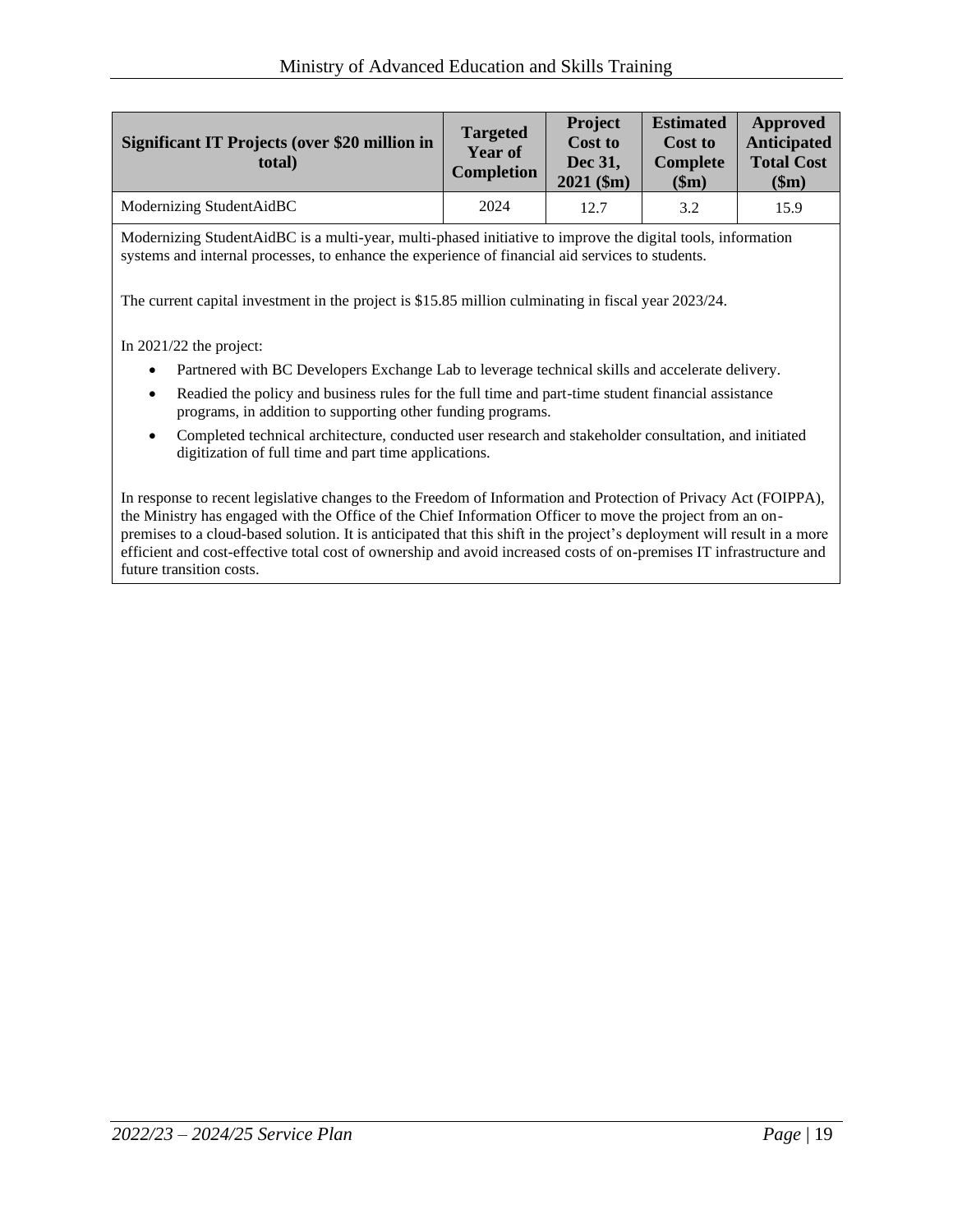# <span id="page-19-0"></span>**Appendix A: Agencies, Boards, Commissions and Tribunals**

As of January 2022, the Minister of Advanced Education and Skills Training is responsible and accountable for the following:

#### [BC Council on Admissions and Transfer](http://www.bccat.ca/)

BCCAT has a key coordinating role in facilitating communication and co-operation among postsecondary institutions and in ensuring a well-articulated system of academic course equivalency and academic credit transfer between and among institutions in British Columbia.

#### **[BCcampus](https://bccampus.ca/)**

BCcampus provides teaching, learning, educational technology, and open education resources and supports to British Columbia post-secondary institutions.

#### [BC Council for International Education](http://bccie.bc.ca/)

BCCIE is a provincial crown corporation that supports the internationalization efforts of BC's public and independent K-12 schools, public and private colleges and universities and language schools. It promotes international education in and for BC., enhancing BC's international reputation for quality education and supporting the international education activities of the provincial government.

#### [BC Electronic Library Network](https://bceln.ca/)

BC ELN's purpose is to develop and support system-wide mechanisms that allow post-secondary libraries to meet the expanding information needs of learners, educators, and researchers at the lowest possible cost.

#### [BC Registered Music Teachers Association](https://bcrmta.bc.ca/)

BCRMTA is a non-profit association. The objects of the Association are to raise the standard of the profession, the promotion of the art of music teaching and the maintenance of the honour and interests of the music teaching profession.

#### [BC Society of Landscape Architects](https://www.bcsla.org/)

The British Columbia Society of Landscape Architects Board of Examiners sets and administers the examination necessary for the registration of members in the BC Society of Landscape Architects and reviews all applicants' qualifications to determine acceptability.

#### [Chartered Professional Accountants of British Columbia](https://www.bccpa.ca/)

CPABC is the training, governing, and regulatory body for over 36,000 CPA members and 5,000 CPA students and candidates. CPABC carries out its primary mission to protect the public by enforcing the highest professional and ethical standards and contributing to the advancement of public policy.

#### [Degree Quality Assessment Board](https://www2.gov.bc.ca/gov/content/education-training/post-secondary-education/institution-resources-administration/degree-authorization/degree-quality-assessment-board)

The Degree Quality Assessment Board is an independent advisory board that ensures legislated quality assurance requirements are met for post-secondary education in BC.